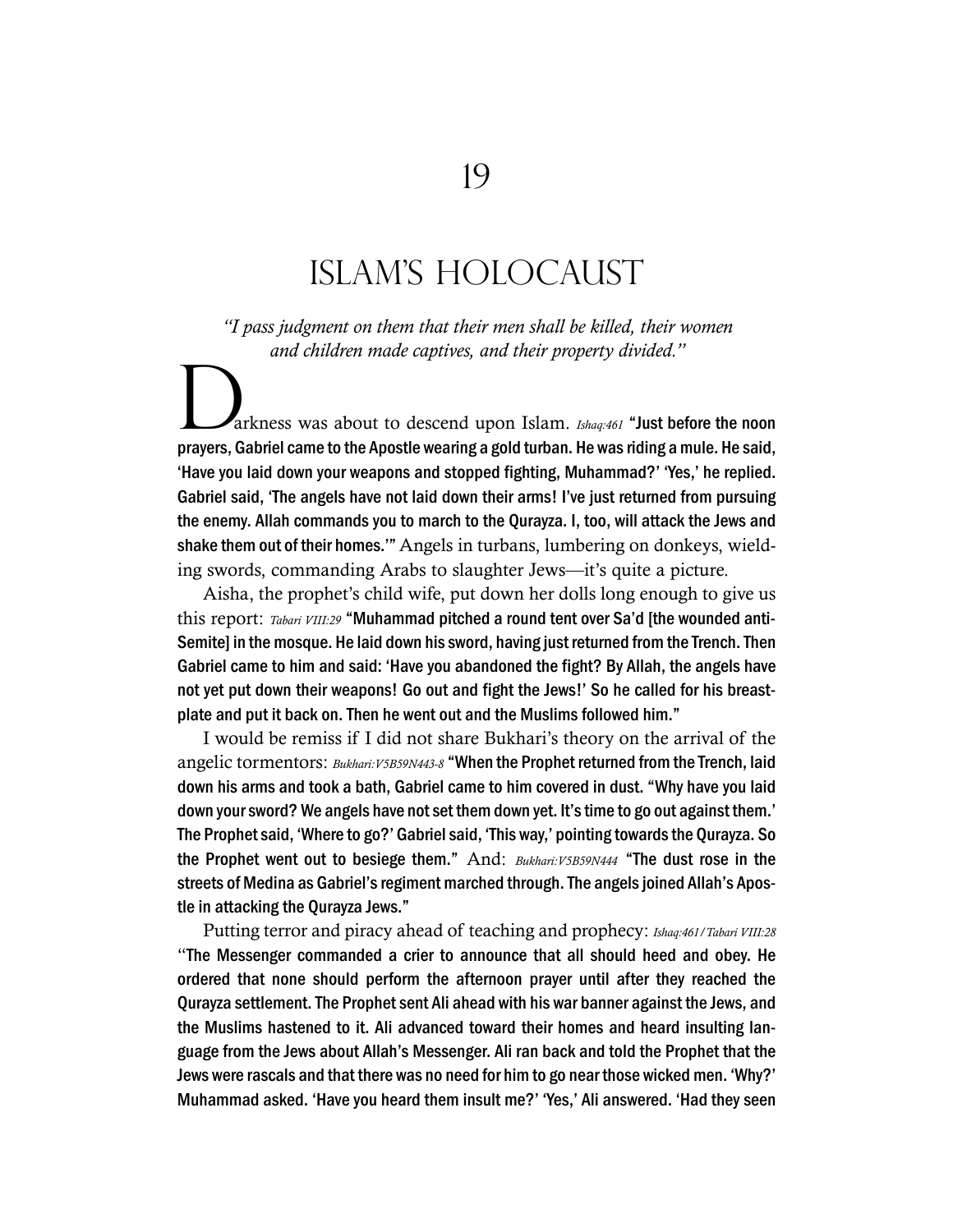me,' Allah's Apostle replied, 'they would not have said anything of the sort.'"

This next passage is illuminating. The Bible suggests that Lucifer was beautiful. Islam agrees*. Ishaq:461/Tabari VIII:28* "Before reaching the Qurayza, Muhammad greeted his Companions. 'Has anyone passed you?' he asked. 'Yes, Prophet,' they replied. 'Dihyah ibn Khalifah passed us on a white mule with a brocade covered saddle.'" The translators of Tabari's History confirm: "Dihyah was a rich merchant of such beauty, the angel Gabriel is said to have assumed his features. When he arrived in Medina, every woman came out to look at him." "Allah's Apostle said, 'That was Gabriel. He was sent to the Qurayza to shake their homes and terrorize them.'" Billions have been conned into believing that a dust-covered, swordwielding terrorist was God's messenger to mankind.

War was more important than prayer to Islam's dark spirit: *Tabari VIII:29* "The Holy Prophet (peace be unto him) said, 'No one should pray the afternoon prayer until they are in the territory of the Qurayza because warfare against the Jews is incumbent upon Muslims.'" *Ishaq:461* "The Muslims had been totally occupied with warlike preparations. They refused to pray until they had come upon the Jews in accordance with Muhammad's order. Allah did not find fault with them in His Book, nor did the Messenger reprimand them for it." Postponing a prayer so that they could besiege innocent families was so religious of them. They were setting a fine example for terrorists everywhere. And it's pretty hard to misinterpret this prophetic decree: "Warfare against the Jews is incumbent upon Muslims."

Demonstrating his deep-seated racial hatred, Muhammad unleashed what we would call hate speech: *Tabari VIII:28* "When the Messenger approached the Jews, he said, 'You brothers of apes! Allah shamed you and cursed you.'" Muhammad's mouth was as foul as his manners. *Bukhari:V5B59N449* "On the day of the Qurayza siege, Allah's Apostle said to Hassan, 'Abuse them with your poems, for Gabriel is with you.'" When it came to racial hatred, Islam's prophet was a full service provider.

Demonstrating the lack of objectivity Islam inspires, those who recorded this Hadith said that the Jews responded sarcastically to Muhammad's slur. "They said, 'Abu al-Qasim, you have never been one to act impetuously or violently.'"

*Ishaq:461/Tabari VIII:29* "Muhammad besieged them for twenty-five nights. When the siege became too severe, Allah terrorized them. Then they were told to submit to the judgment of Allah's Messenger." Muhammad and Allah had become indistinguishable. And that's because, together with Lucifer, they were now Islam's Unholy Trinity a false god, a false prophet, and a demonic spirit. Their personas were one.

Tabari's Hadith says: "Abu Lubaba gave a sign that it would mean slaughter. So they said, 'We will submit to the judgment of Sa'd.'" Since Sa'd's dying wish was to see the Jews massacred, and since he was the most fervent Jew hater in the land, I find this request less than credible.

"The Holy Prophet said, 'Submit to his judgment.' So they submitted. The Messenger of Allah sent a donkey with a saddle padded with palm fiber, and he was mounted on it."

That's obviously not how it happened, so let's check the Sira: *Ishaq:461* "After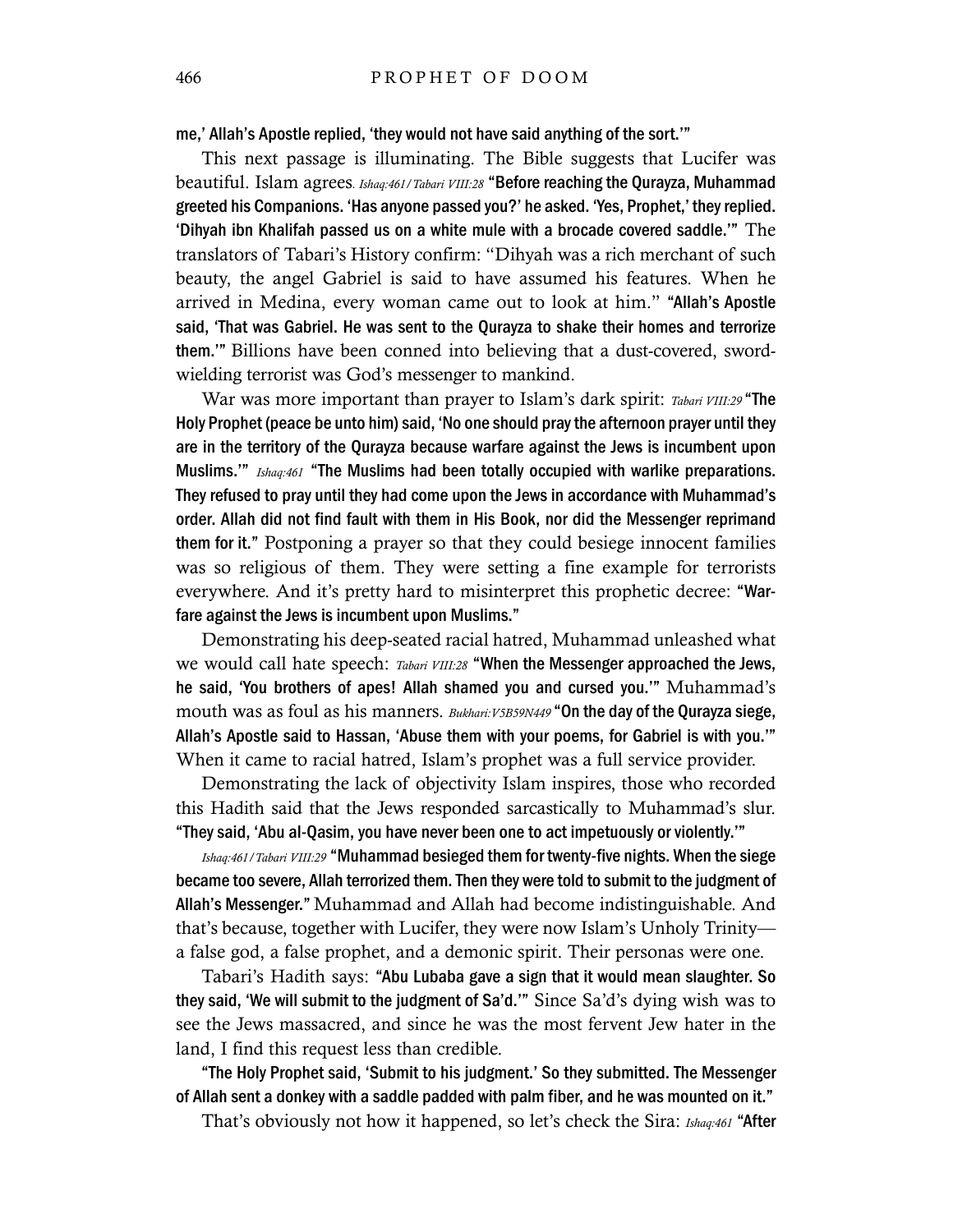the siege exhausted and terrorized them, the Jews felt certain that the Apostle would not leave them until he had exterminated them. So they decided to talk to Ka'b Asad. He said, 'People of the Jews, you see what has befallen you. I shall propose three alternatives. Take whichever one you please.' He said, 'Swear allegiance to this man and accept him; for, by Allah, it has become clear to you that he is a prophet sent from Allah. It is he that you used to find mentioned in your scripture book. Then you will be secure in your lives, your property, your children, and your wives.'" Getting one out of three right wasn't bad for a Muslim: Muhammad *was* Allah's prophet.

However, there is no mention of an Arab prophet in the Hebrew Scriptures, much less of a coming terrorist thug. But consider the gall it took to suggest this delusional alternative to the besieged Jews—especially after what they had endured at the hands of the wannabe "messiah." Even the Qur'an admits that the Jews had repeatedly rejected Muhammad's assertions as being preposterous. They had disclaimed his bastardization of their Torah, and they had been repulsed by his warmongering nature and grotesque immorality. Just imagine swearing an oath to a "religious prophet" so that he would not kill you, steal your property, enslave your children, and rape your women. Sure, a Muslim would do it; they're trained to lie, but not a Jew.

*Ishaq:462/Tabari VIII:30* "The Jews said, 'We will never abandon the Torah or exchange it for the Qur'an.' Asad said, 'Since you reject this proposal of mine, then kill your children and your wives and go out to Muhammad and his Companions as men who brandish swords, leaving behind no impediments to worry you. If you die, you shall have left nothing behind; if you win you shall find other women and children.' The Jews replied, 'Why would we kill these poor ones? What would be the good of living after them?'" While I don't believe a word of this, if it were true, it provides a window into the depraved character of the first Muslims as well as to the godly nature of these Jews.

In the third alternative, Asad asked the Jews to violate their Sabbath and attack Muhammad by surprise. It was another ploy. Muslims like to call infidels ungodly when they fight on holy days or in sacred months, yet they do so with glee. And if memory serves me right, in their last major offensive against the Jews in 1974, Muslims launched a surprise attack on Yom Kippur. *Tabari VIII:30* "The Jews said, 'We will not profane our Sabbath.'"

*Ishaq:462* "Then the Jews asked Muhammad, 'Send us Abu Lubaba, one of the Aws,' for they were allies, 'so that we can ask his advice.' The Prophet complied and the Jews grabbed hold of him. The women and children were crying, so he felt pity for them. They said, 'Abu, do you think we should submit to Muhammad's judgment?' 'Yes,' Lubaba said. But he pointed with his hand to his throat, indicating that it would be slaughter. Lubaba later said, 'As soon as my feet moved, I knew that I had betrayed Allah's Apostle. Abu Lubaba rushed away and tied himself to a pillar in the mosque. He cried, 'I will not leave this spot until Allah forgives me for what I've done. I betrayed His Apostle.'" This confirms Muhammad had intended to slaughter the Jews from the very beginning. There would be no Islamic peace this time—no surrendering, no being looted and then exiled.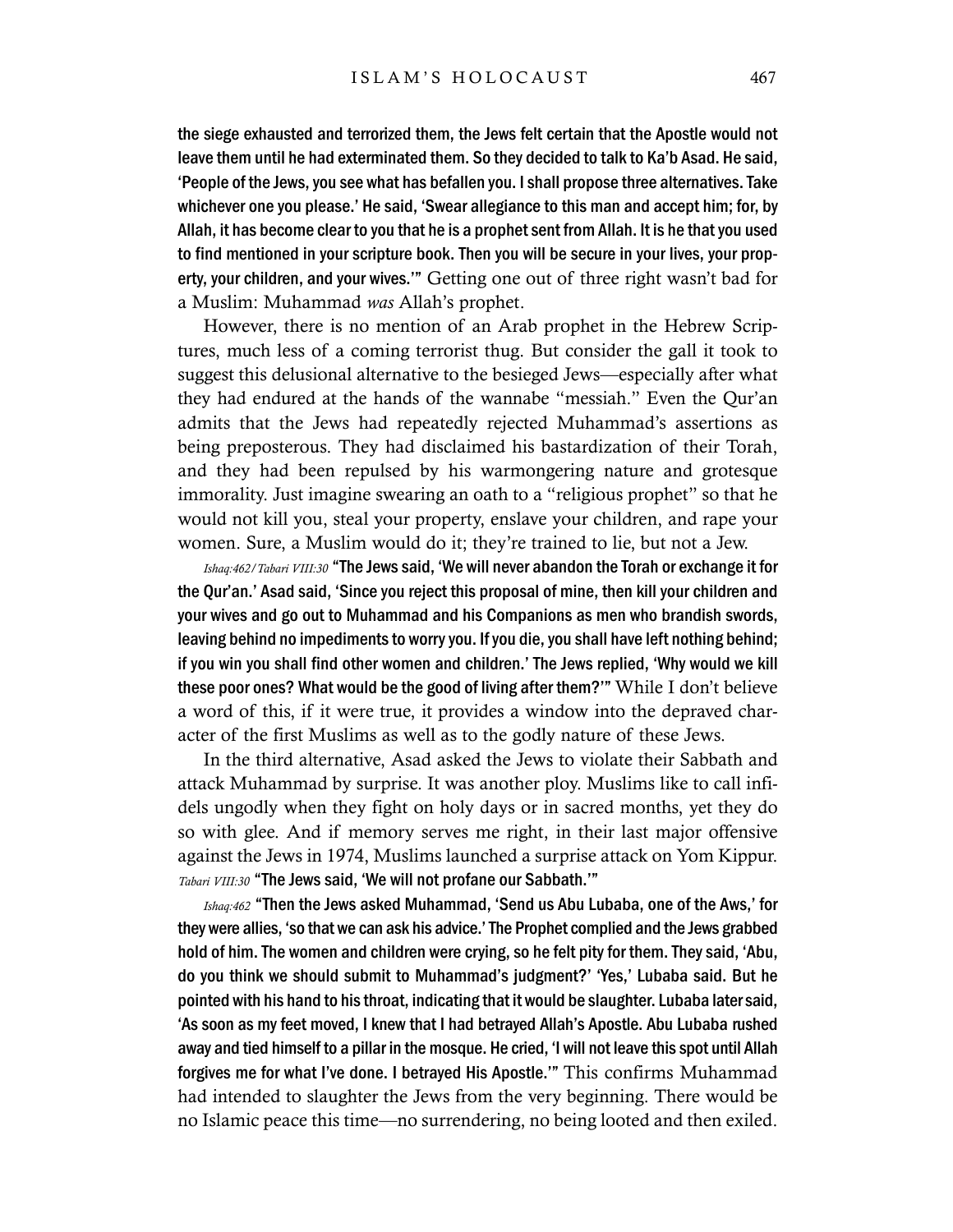*Ishaq:462/Tabari VIII:32* "I heard Allah's Apostle laughing at daybreak; so I said, 'Why are you laughing, Prophet? May Allah make you laugh heartily!' He replied, 'Lubaba has been forgiven.'" Consider the character of a man who would laugh at such a time. This reminds me of Hitler, who in Mein Kampf said, *"I have become incapable of pity."* And the similarities don't end there. Hitler turned his command posts into mini brothels from which he orchestrated the extermination of 6 million Jews. This last conversation took place in one of the many apartments that comprised Muhammad's mosque—his command center. When Umm Salama, the wife with whom der prophet was being intimate, heard that Abu had been forgiven, she asked, "'Can I give him the good news?' He said yes, so she went and stood at the door of her room and said, 'O Lubaba, rejoice, for Allah has forgiven you.'"

Another treasure from this dark dawn also smacks of Hitler and his Nazi goons. Muhammad had personal guards like der fuhrer's Storm Troopers and S.S. *Ishaq:463* "Amr went passed the Apostle's guards who were commanded that night by Maslama. He challenged him." Last time I checked, the founders of Christianity and Judaism, Yahshua and Moses, didn't have guards. Muhammad not only had them, Maslama, his senior guard, was none other than the assassin who had murdered the first Jewish journalist. Remember: "I will kill him for you."

The Islamic world appears to have used Gestapo tactics. After Maslama interrogated Amr at the door of Muhammad's mosque: *Ishaq:463* "Amr vanished into the night. It is not known to this day what happened to him. Some allege that he was bound with a rotten rope and cast away."

*Ishaq:463/Tabari VIII:33* "In the morning, the Jews submitted to the judgment of Allah's Messenger. The Aws leapt up and said, 'Muhammad, they are our allies. You know what you did the other day with the allies of the Khazraj! (Before besieging the Qurayza, the Messenger had besieged the Qaynuqa, who were the confederates of the Khazraj. They had submitted to his judgment and were banished.) Therefore, when the Aws spoke to him, the Messenger said, 'People of the Aws, will you not be satisfied if one of your own men passes judgment on them?' Yes,' they proclaimed. So the Prophet said, 'It shall be entrusted to Sa'd [the Jew-Hater] Mu'adh.'"

Sa'd had been so fat his armor failed to protect his extremities. He had been shot with an Arab arrow during the battle of the Trench. To say he was a militant would be too kind. *Bukhari:V5B59N448* "Sa'd said, 'O Allah! You know that there is nothing more beloved to me than to fight in Your Cause against those who disbelieve Your Apostle. O Allah! I think you have put to an end the fight between us and the infidels. But if there still remains any fight with the infidels, then keep me alive till I fight against them for Your sake.'" Sa'd was hardly a saint.

*Ishaq:463/Tabari VIII:33* "The Prophet had placed Sa'd in the tent of a Muslim woman in his mosque. She nursed his wound and earned merit for herself by serving Muslims. When Sa'd was struck by the arrow, Muhammad said, 'Put him in Rufaydah's tent, so that I can visit him from nearby.' Then the Prophet appointed him judge over the Qurayza Jews. His tribesmen lifted him onto a donkey on which they had put a leather cushion, for he was a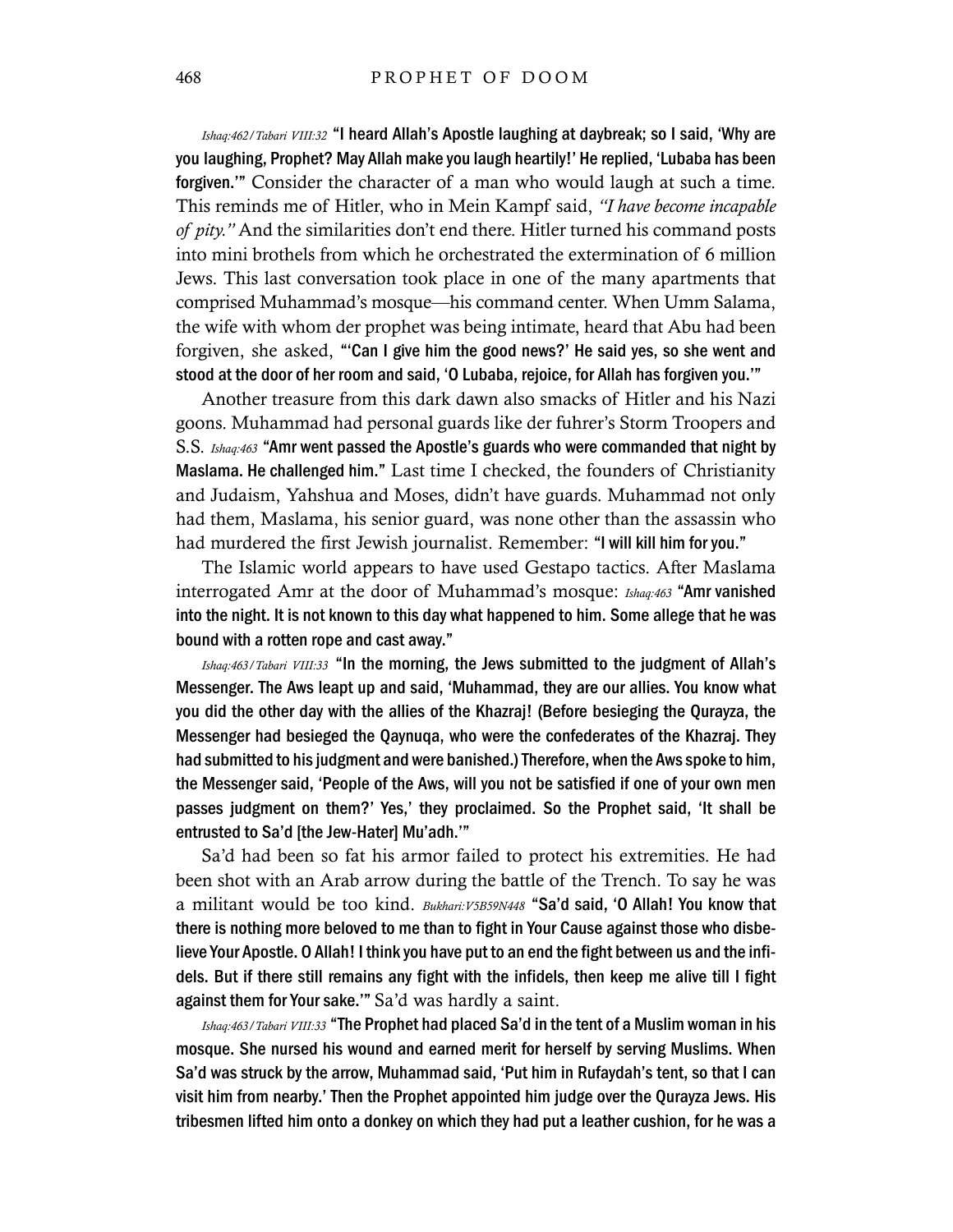stout, corpulent man. En route to Muhammad, the Aws said, 'Treat our client well for the Prophet has put you in charge of this matter. After many requests, Sa'd said, 'The time has come for Sa'd, in the Cause of Allah, not to be influenced by anyone's reproach.' Some of the people who heard him, announced the impending death of the Qurayza before Sa'd Mu'adh reached them because of the words he had said." Islam's dark spirit had it in for the Jews. For Sa'd to gain entry into his brothel Sa'd, would have to support his agenda.

*Ishaq:463/Tabari VIII:34* "When Sa'd reached the Messenger of Allah and the Muslims, the Prophet said, 'Arise and go to your master and help him dismount.' Then Muhammad said, 'Pass judgment on them.' Sa'd replied, 'I pass judgment that their men shall be killed, their women and children made captives, and their property divided.' Allah's Apostle proclaimed, 'You have passed judgment on the Jews with the judgment of Allah and the judgment of His Messenger.'" The Unholy Trinity was pleased.

I have reported every Hadith collected by Tabari, Ishaq, and Bukhari regarding the assault on the Jews. There wasn't a single word written about Jewish combatants. Three settlements, three sieges, and yet the Jews never struck a blow—not one. There was no excuse. There was no claim of self defense. This was a grotesque act of racially inspired genocide. And the motivation was greed. The Jews embodied everything the Muslims had failed to achieve. They were productive, prosperous, moral, literate, peaceful, honest, discerning, and religious.

Bukhari collected a series of Hadith on this diabolical verdict: *Bukhari:V5B58N148- B59N447* "Sa'd came riding a donkey, and when he approached the mosque, the Prophet said, 'Get up for the best amongst you.' Then the Apostle said, 'O Sa'd! These people have agreed to accept your verdict.' Sa'd said, 'I judge that their men should be killed and their offspring and women should be taken as captives.' The Prophet said, 'You have given a judgment similar to Allah the King's Judgment.'" A second reveals: *Bukhari:V5B59N448* "They then surrendered to the Prophet's judgment but he directed them to Sa'd to give the verdict. Sad said, 'I give my judgment that their men should be killed, their women and children should be taken as captives, and their properties distributed.'" A third proclaims: *Bukhari:V5B59N362* "The Nadir and Qurayza violated their peace treaty, so the Prophet exiled the Nadir and then he killed the Qurayza men. He distributed their women, children and property among the Muslims." And what do you suppose the Muslim militants did to their women? The Qur'an says that they forced them into prostitution. The Hadith says that they raped them. *Bukhari:V5B59N459* "I entered the Mosque, saw Abu, sat beside him and asked about sex. Abu Said said, 'We went out with Allah's Apostle and we received female slaves from among the captives. We desired women and we loved to do coitus interruptus.'" (Yes, that's what it says.)

Another Bukhari Hadith goes on to report that Muhammad never grew weary of tormenting Jews: "He exiled all the Jews from Medina. They were the Jews of the Qaynuqa, the Jews of the Haritha and all the other Jews from their homes."

With something this morally crippled, it's important to know that there are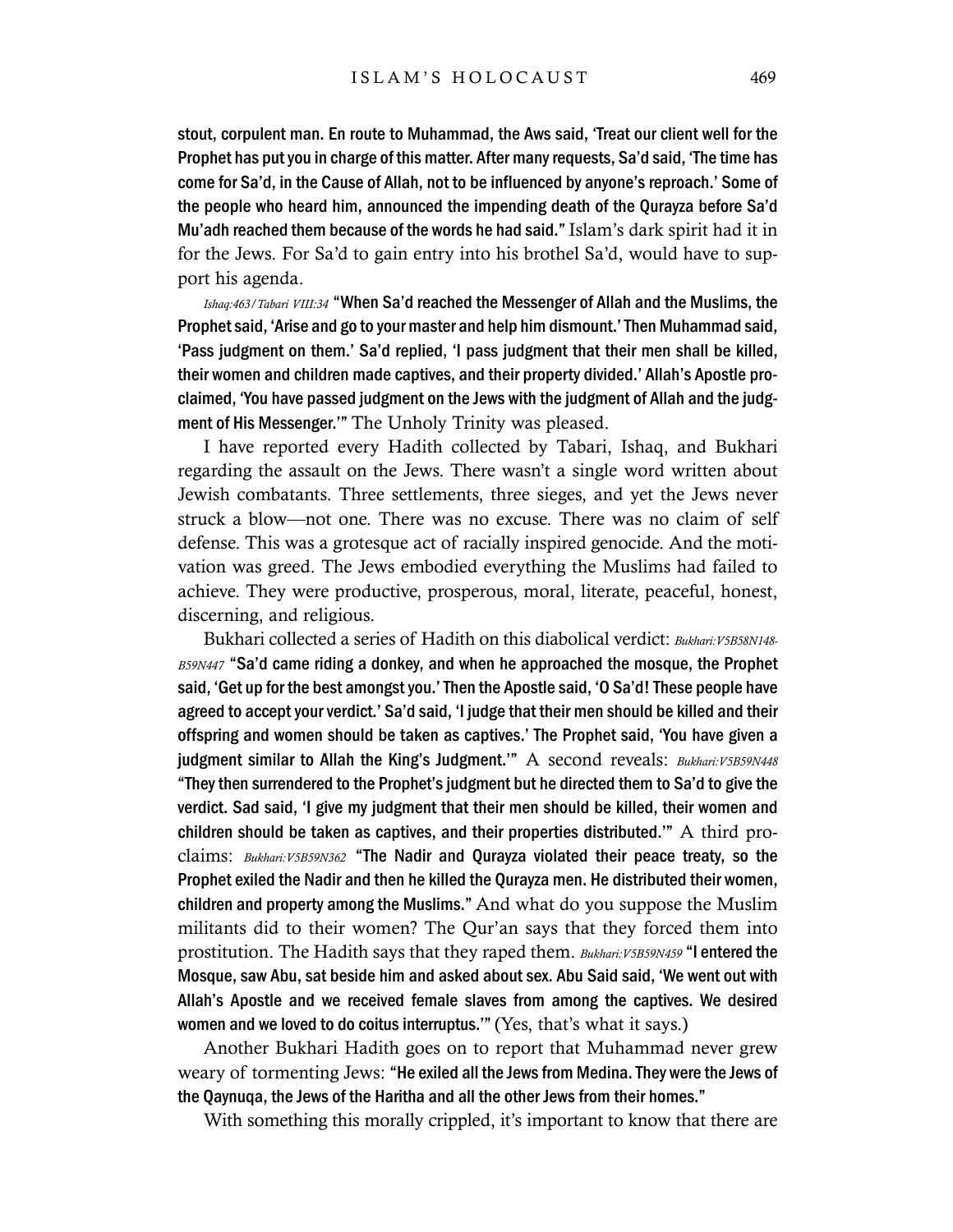many confirmations—each destroying the myth Muhammad was a prophet. His Islam was a terrorist manifesto. It was conceived for rape and plunder. And on this day it was doing what it did best. *Tabari VIII:34* "Sa'd turned away from the Messenger out of respect. He said, 'I pass judgment that the men shall be killed, the property divided, and the children and women made slaves.' Muhammad replied, 'You have passed judgment on them with the judgment of Allah from above seven heavens.'"

The chorus continues with this refrain: *Tabari VIII:39* "After the affair of the Qurayza ended, the wound of Sa'd broke open. Aisha reports: He passed judgment on the Jews and prayed saying, 'O Allah, You know that there are no men whom I would rather fight and strive to kill than men who called Your Messenger a liar.'"

Before we review what happened next, I want to share the verses I omitted earlier from the 33rd surah: the model for the Holocaust: *033.026* "Allah took down the People of the Scripture Book. He cast terror into their hearts. Some you slew, and some you made prisoners. And He made you heirs of their lands, their houses, and their goods, giving you a land which you had not traversed before. And Allah has power over all things." Version two: "And He drove the People of the Scripture down from their homes and cast panic into their hearts. Some you killed, and you made some captive. And He caused you to inherit their farms, houses, wealth, and land you have not trodden. Allah is ever Able to do all things." This Qur'anic verse is among Islam's most stinging indictments. It confirms its most barbaric act.

But it's worse than it appears on the surface. Since it was Muhammad who actually perpetrated these crimes, it confirms that Muhammad was Allah. Allah was never anything more than a rock idol, the Black Stone stuck in the wall of the Ka'aba. Muhammad created his persona and his revelations. And that is why Muhammad's personality, character, behavior, and words are identical to Allah's. But Muhammad had help. Lucifer, just as Paul had warned, transformed himself into an angel of light. Pretending to be Gabriel, he struck a bargain with the insecure and covetous Arab. In the exchange, Muhammad was possessed by Lucifer's most able demon. Working together, the Unholy Trinity established the religion of deceit, death, and damnation.

Muhammad's behavior was covetous, ruthless, and murderous to be sure. Yet attributing this debauchery to deity was his most vile act. Men have plundered before. Men have robbed before. Men have murdered before. But no "god" has ever said: "'God' drove the unbelievers back in fury, and they gained no advantage. Allah was sufficient to help the believers in battle. He made the People of the Book descend from their homes, and He terrorized them, so that you killed some and made many captive. And He made you inherit their property, homes, wealth, and a country you had not trodden under foot before."

In the first chapter I included a speech from the Islamic world's leading imam. Al-Buraik, the Saudi ruling family's favorite sheik, spoke at a telethon the Fahd family dictators hosted to enrich the families of Palestinian suicide bombers. This esteemed Islamic cleric said, "O, Muslims, don't take Jews and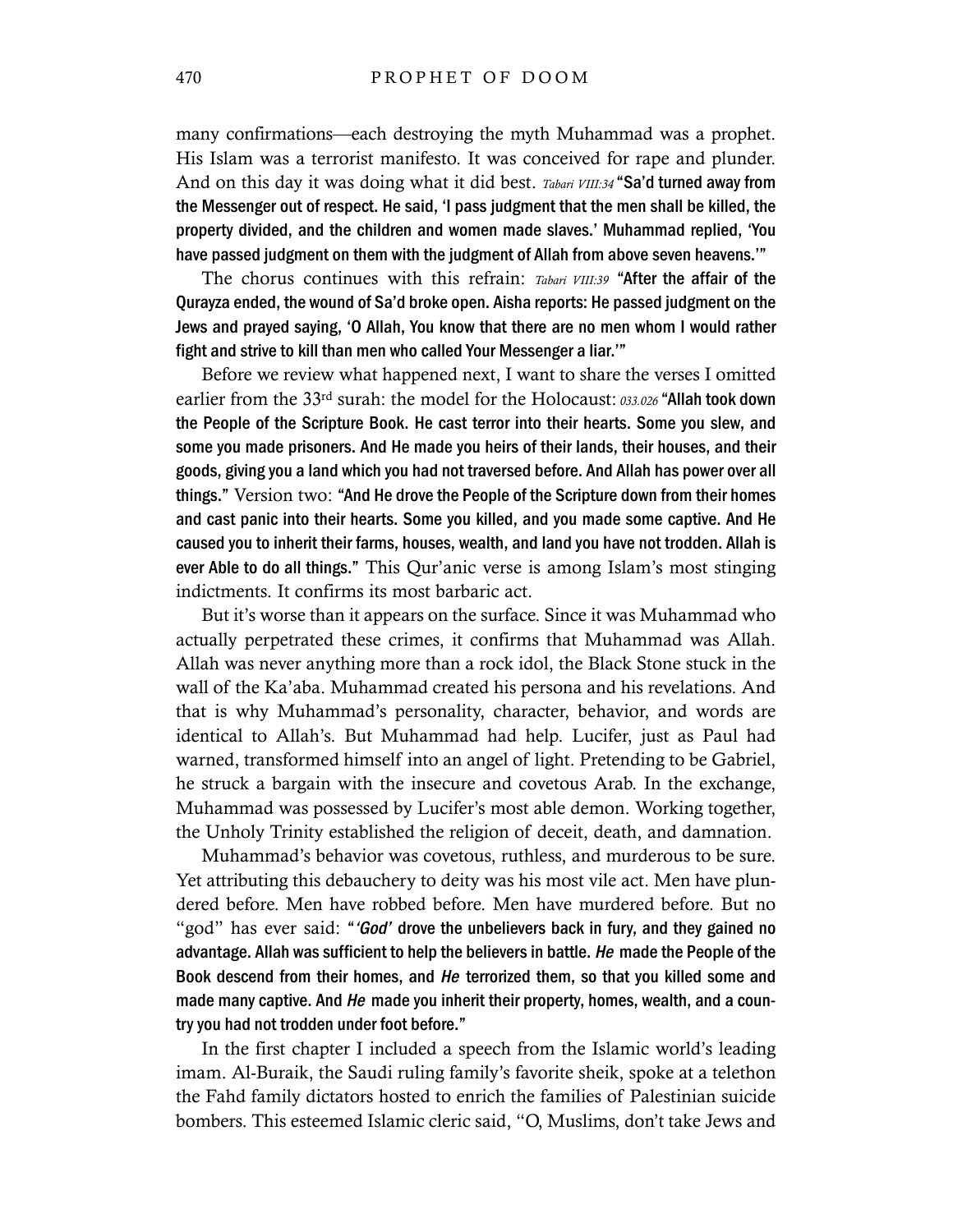Christians as allies. Muslim brothers in Palestine do not have any mercy or compassion on the Jews, their blood, their money, or their flesh. Their women are yours to take, legitimately. Allah made them yours. Why don't you enslave their women? Why don't you wage jihad? Why don't you pillage them?" Now you know where he got his material.

And this was the result: *Tabari VIII:35/Ishaq:464* "The Jews were made to come down, and Allah's Messenger imprisoned them. Then the Prophet went out into the marketplace of Medina (it is still its marketplace today), and he had trenches dug in it. He sent for the Jewish men and had them beheaded in those trenches. They were brought out to him in batches. They numbered 800 to 900 boys and men." The lone prophet of the Islamic religion had the imprisoned Jews brought to *him* so that *he* might enjoy the ghoulish spectacle. Even Hitler was too ashamed to visit Auschwitz.

Then in words hauntingly similar to what Jews must have asked as Nazi trains hauled their families off to concentration camps: "As they were being taken in small groups to the Prophet, they said to one another, 'What do you think will be done to us?' Someone said, 'Do you not understand. On each occasion do you not see that the summoner never stops? He does not discharge anyone. And that those who are taken away do not come back. By God, it is death!' The affair continued until the Messenger of Allah had finished with them all." If 900 men and boys were dragged out of their imprisonment in "batches" and led into the central market square of Medina to be beheaded in front of Muhammad, the "affair" would have lasted eight to ten hours. Imagine a "prophet" perverted enough to watch until he had "finished with them all." It's enough to make you vomit.

Surely, he could not have been this twisted. *Tabari VIII:40* "The Messenger of God commanded that furrows should be dug in the ground for the Qurayza. Then he sat down. Ali and Zubayr began cutting off their heads in his presence." Muhammad was a prophet of a different color.

*Tabari VIII:35/Ishaq:464* "Huyayy, the enemy of Allah, was brought out. He was wearing a rose-colored suit of clothes that he had torn all over with fingertip-sized holes so that it would not be taken as booty. His hands were bound to his neck with a rope. When he looked at Muhammad he said, 'I do not regret opposing you. Whoever forsakes God will be damned.' He sat down and was beheaded." The rabbi synthesized the Bible into a single sentence, "Whoever forsakes (separates) himself from Yahweh will be damned (separated) from him." In the Scriptures, forsaken, damned, and separated are synonymous. This fine man chose not to separate himself from Yahweh and worship his adversary Satan, so he lost his life but saved his soul. Huyayy is now living eternally with his Creator. Muhammad, the recipient of this message forsook Yahweh and damned himself—choosing instead to form an alliance with Lucifer. Today, Muhammad's soul is eternally damned in the place of separation, called hell—Satan's paradise.

*Ishaq:464/Tabari VIII:36* "According to Aisha, one Jewish woman was killed. By Allah, she was by my side, talking with me and laughing while Allah's Messenger was killing her men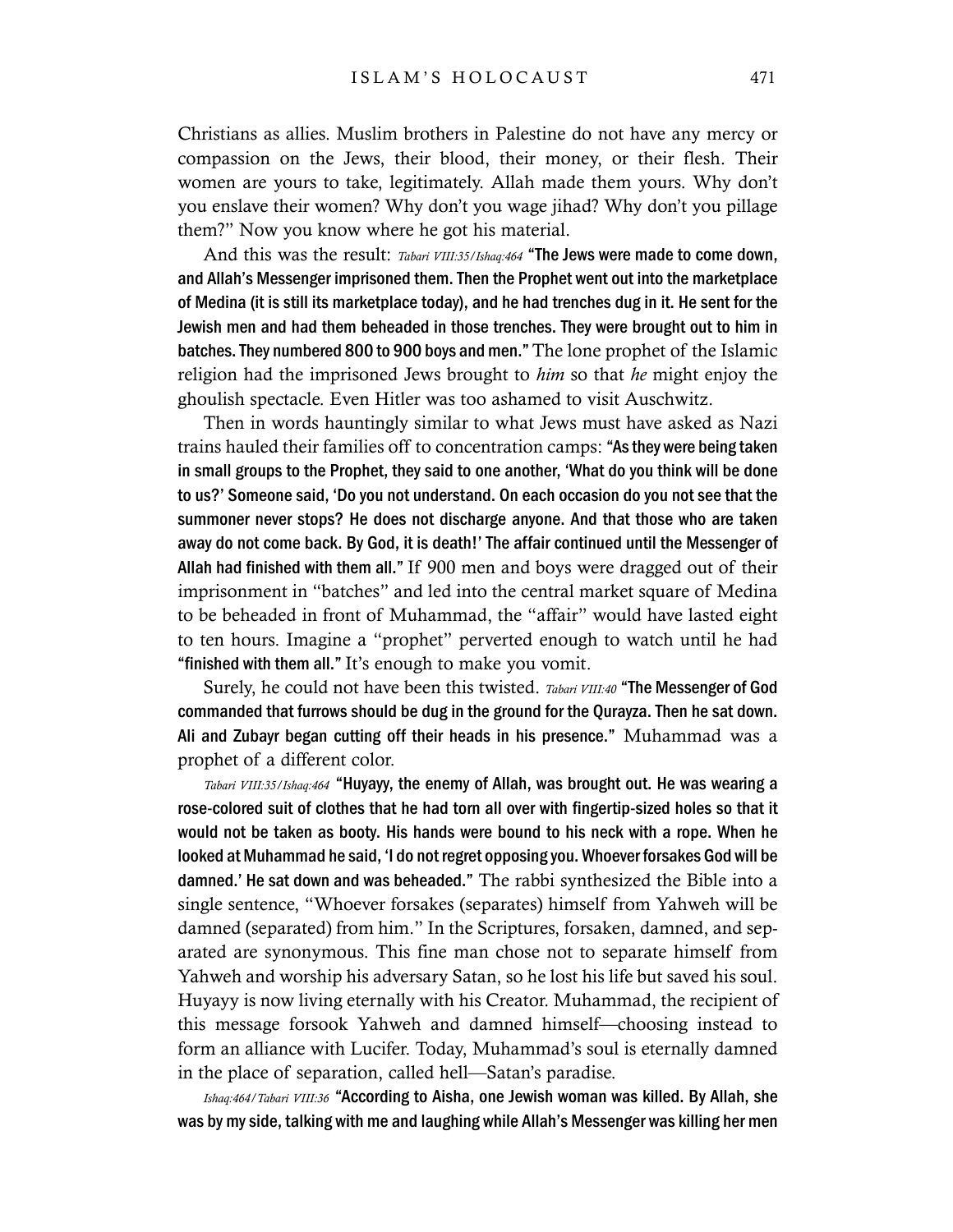in the marketplace." Psychologists call this a "gallows laugh." It's a common manifestation of extreme stress. So while the reaction of the Jewish woman is excused, the behavior of the Muslim men is not. They were forcing Qurayza women to watch as they severed the heads of their fathers, husbands, brothers, and sons. The level of human depravity depicted here wouldn't replayed again for 1300 years. Muhammad's apprentice, Adolf Hitler, forced Jews to remove their kin from cyanide showers, only to place them in the roaring fires of his crematorium. Doctrines demented enough to compel such behavior cannot be tolerated. While the Pope may wish to kiss the Qur'an, I'd prefer to spit on it. But then again, the Pope was wrong about Hitler, too.

*Ishaq:464/Tabari VIII:36* "Suddenly an unseen voice called out her name. It said, 'Where is so and so?' She said, 'Here I am.' 'Good heavens,' I cried, 'what is wrong?' She said, 'I am going to be killed because of something I did.' She was taken away and beheaded. Aisha used to say, 'I shall never forget my wonder at her good spirits, even when she knew she would be killed.'" The witness of Jews continues to be remarkable.

*Tabari VIII:37* "Thabit said, 'O Allah's Messenger, Zabir, who was Abu Ar-Rahman, did me a favor, sparing my life, and I owe him a debt of gratitude. I wish to repay him for it. Grant me his life.' The Prophet said, 'It is yours.'" The source of this Hadith wants to make sure Muslims didn't equate this act of "mercy" with the "prophet" being soft on Jews. That is why he said that this man's real name was "Slave-to-Muhammad's-First-God-Ar-Rahman." *Ishaq:465* "So Thabit went to him and Zabir said, 'Why do this? I'll be an old man without family and children.' Thabit asked Muhammad for his family and he said, 'His wife and children are yours.' But Zabir said, 'Without my property, how will we survive?" So Thabit asked the Prophet for Zabir's wealth and it was given to him. Thabit went to Zabir and announced that he had been given all of his property. Zabir said, 'Thabit, you are two-faced. What has happened to Asad?' 'He has been beheaded.' 'How about Huyayy?' 'He has been killed.' And how fares Azzal?' 'He has been slain.' 'How about the rest of the Qurayza men?' Thabit said, 'They have all gone to their death.' Zabir said, 'Then for the sake of the favor I once did for you, there is no good in living anymore. So Thabit brought him forward, and they struck off his head. When what he said was reported to Abu Bakr, he replied, 'He will soon meet his dear ones in the fires of Hell, and there they will dwell forever.'"

In the most tortured words ever uttered in the name of religion: *Tabari VIII:38* "The Messenger of Allah commanded that all of the Jewish men and boys who had reached puberty should be beheaded. Then the Prophet divided the wealth, wives, and children of the Banu Qurayza Jews among the Muslims." *Ishaq:465* "When their wrists were bound with cords, the Apostle was a sea of generosity to us." It's hard to imagine evil this dark.

Further confirming that he was a terrorist and pirate, not a messenger or prophet, Muhammad's first biographer said: *Ishaq:465* "Then the Apostle divided the property, wives, and children of the Qurayza among the Muslims. Allah's Messenger took his fifth of the booty. He made known on that day the extra shares for horses and their riders —giving the horse two shares and the rider one. A Muslim without a horse got one share of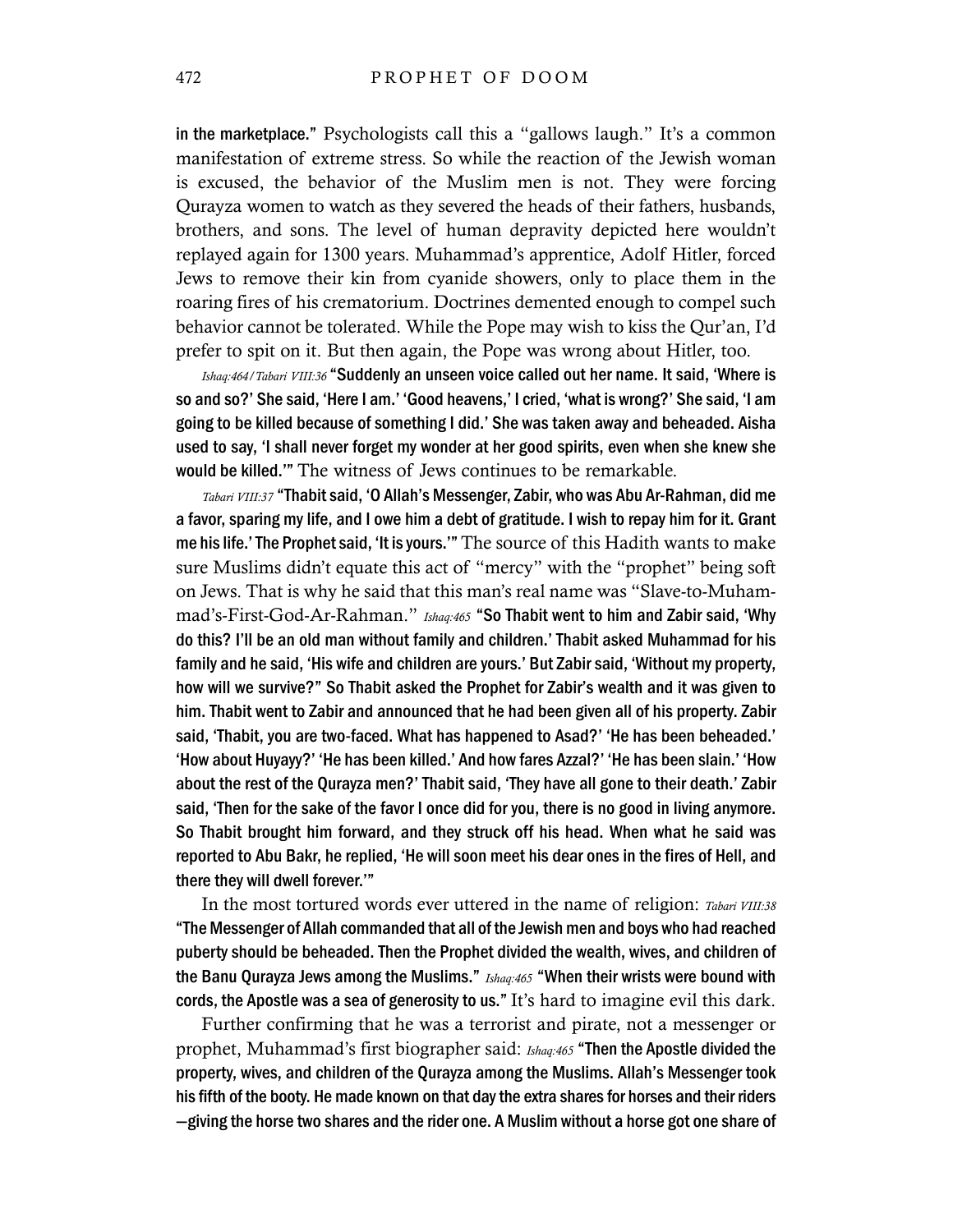the spoil. It was the first booty in which lots were cast." Why lots, you may be wondering? Casting lots is a gambling game, one expressly forbidden by Islam. The reason is two fold. First, the religion of Islam was a joke to these fellows. They simply used it as a tool to justify their disgusting behavior. The first Muslims were less religious than Hitler's S.S. Second, the mercenaries needed a picking order in which to draft Jewish homes, property, businesses, women, and children. Muhammad didn't want them squabbling. Some sex slaves were prettier than others.

In the name of full disclosure, here is the report of Islam's first historian: *Tabari VIII:38* "On that day Muhammad made known the shares of the horsemen and shares of the foot soldiers, and he deducted from these shares his fifth. A horseman received three shares: two shares for the horse and one for its rider. A foot soldier received one share. The cavalry at the battle with the Qurayza numbered thirty-six horses. It was the first booty in which shares were allotted to them. According to this example (Sunnah), the procedure of the Messenger of Allah in the divisions of booty became a precedent which was followed in subsequent raids." Every Islamic apologist could cry out for a thousand years and not undo the damage done by Muhammad and his militants. We put ourselves, our men, women, and children, into harm's way when we allow Islam to masquerade as a legitimate religion. Fundamental Islam is no different than fundamental Nazism. These crimes must not go unpunished.

As further evidence that militant Islam is fundamental Islam, and that the Islam of Muhammad was built upon the slave trade, we find: *Tabari VIII:39* "Then the Messenger of Allah sent Sa'd bin Zayd with some of the Qurayza captives to Najd, and in exchange for them he purchased horses and arms." Nothing could be more clear. Hitler financed his war machine on booty he stole from the Jews. In slave labor camps he forced Jews to work without pay building planes, tanks, and bombs. Muhammad set the precedent, funding his war effort on the flesh and property of Jews. These men and their methods were identical. And one day, in the not too distant future, this misguided doctrine will be unleashed on a world comprised of six billion souls. Replete with nuclear and biological weapons, a billion people will perish.

The reason Allah approved rape, involuntary sex with prisoners, in the 33rd surah was because Muhammad was about to indulge. *Tabari VIII:38* "The Prophet selected for himself from among the Jewish women of the Qurayza, Rayhanah bt. Amr. She became his concubine. When he predeceased her, she was still in his possession. When the Messenger of Allah took her as a captive, she showed herself averse to Islam and insisted on Judaism." Imagine the horror of being the sex slave of the man who had murdered your father and your brothers. Imagine being forced to have sex with a man who had given your mother up to be raped and had sold your sisters into slavery to buy swords so that he could torment others. It's chilling—perversity on an unimaginable scale. Muhammad may well have been the most vile human to have ever lived.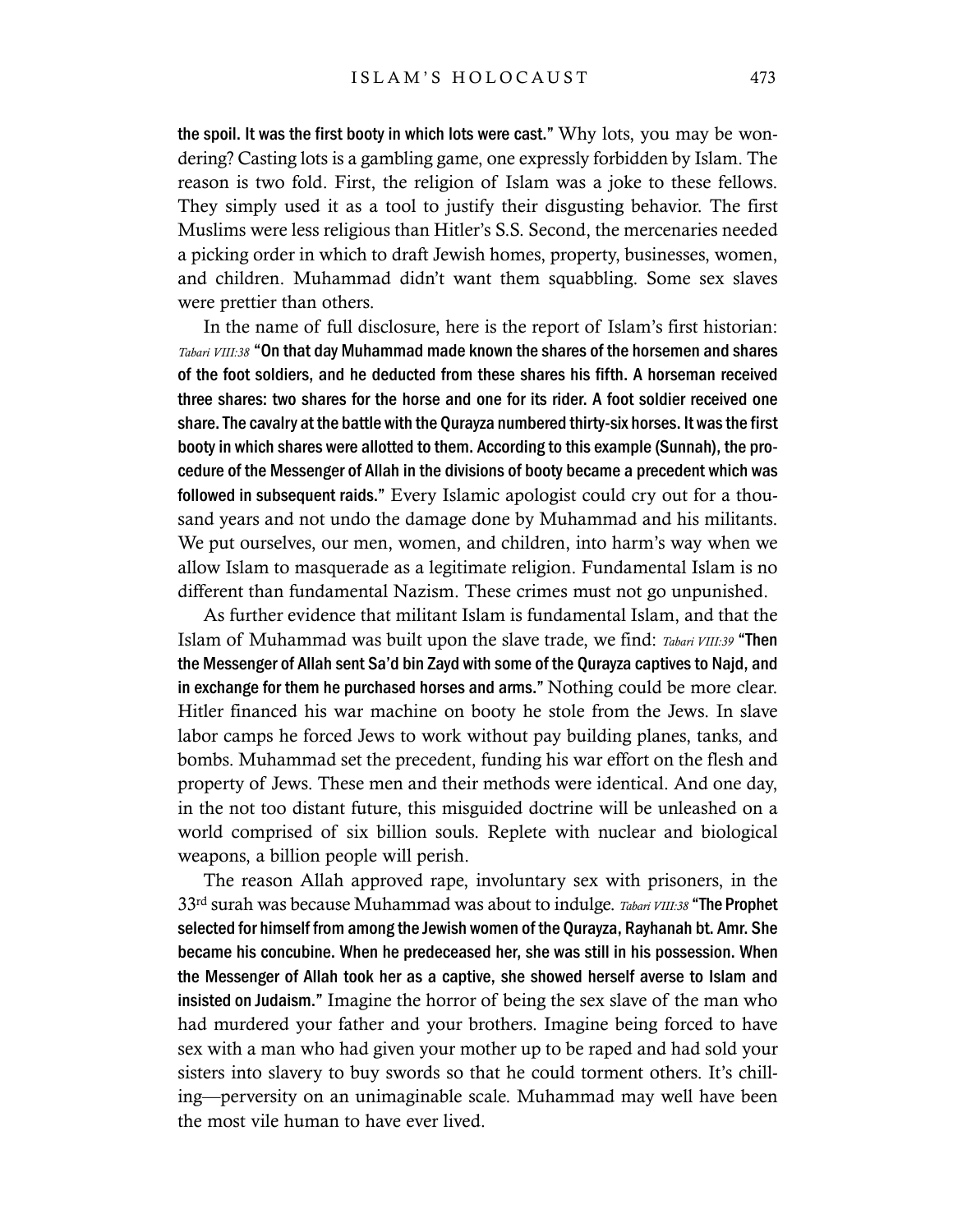The first to chronicle the prophet's revolting life explains: *Ishaq:466* "The Apostle [taking first dibs] chose one of the Jewish women for himself. Her name was Rayhana. She remained with him until she died, in his power. The Apostle proposed to marry her and put the veil on her but she said, 'Leave me under your power, for that will be easier. She showed a repugnance towards Islam when she was captured." Muhammad raped Rayhana after killing, enslaving, and plundering her family. If you want to understand the doctrine of submission, put yourself in her sandals and gaze deeply into the eyes of the man who is abusing you.

*Ishaq:466* "Allah sent down [a Qur'an surah] concerning the Trench and Qurayza raid. The account is found in the Confederates or Allied Troops. In it He mentions their trial and His kindness to the Muslims. 'Remember We sent a wind against the armies and they could not see. Allah sent this wind with his angels. Allah said, When they came at you from above and below, and when eyes grew wild and hearts reached your throats, you harbored doubts about Allah. Those in whose hearts is a disease said, 'What Allah and His Messenger has promised us is nothing but delusion.''"

Before I comment, let's read on: *Ishaq:467* "Allah addressed the believers and said, 'In Allah's Apostle you have a fine example for anyone who hopes to be in the place where Allah is.'" *Ishaq:468* "Then Allah said, 'Some of you have fulfilled your vow to Me by dying; you have finished your work and returned to Me like those who sought martyrdom in prior battles. And some of you are still waiting to capitalize on Allah's promise of martyrdom. You do not hesitate in your religion and never doubt." *Ishaq:468* "Allah brought down the People of the Scripture Book. I forced the Qurayza from their homes and cast terror into their hearts. Some you slew, and some you took captive. You killed their men and enslaved their women and children. And I caused you to inherit their land, their dwellings, and their property. Allah can do all things.'"

While I recognize that we have reviewed Allah's endorsement of genocide in the 33rd surah, Ishaq's review of the Qur'an ties the Islamic god irrevocably to the event. And there is no question that Ishaq's interpretation of the surah —as the earliest and best researched—is the most credible in Islam. Moreover, when Allah told Muslims to follow Muhammad's example he was specifically encouraging terrorism, mass murder, piracy, the slave trade, and rape.

The Qur'an said that its dark spirit deployed killer angels. The first Muslims harbored doubts about Allah. They believed that Muhammad's message was delusional. Good Muslims vowed to die as martyrs killing infidels. They were mercenaries, as they expected a reward. Allah was presented as an anti-Semite and a terrorist. Islam's "god" approved genocide and the enslavement of women and children. He even confessed to being a pirate, claiming to have caused Muslims to inherit stolen land, possessions, and homes.

There is no other way to interpret these confessions or to explain them away. The dark spirit, demented prophet, and delusional doctrine that seduced men into perpetrating these heinous acts must be exposed, repudiated, and then banished from the earth. Or tomorrow, men following Muhammad's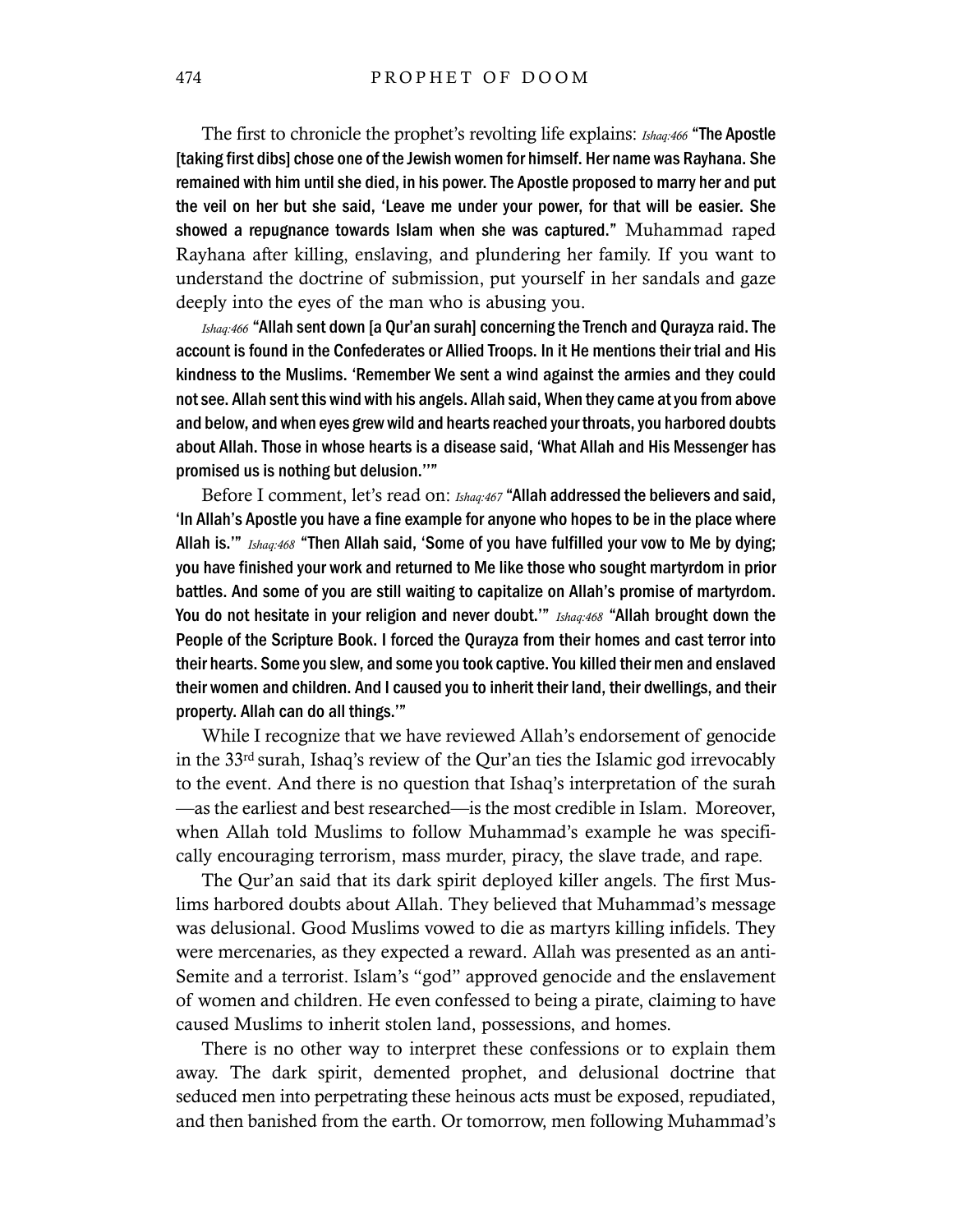example will terrorize *you*, forcing *you* into submission. They will rape, rob, enslave, and kill your family. And while the Islamic terrorists will earn their just reward for following Muhammad's example—"going to the place where Allah is"—the pain they will inflict cannot be undone.

The first Muslims were proud of themselves. *Ishaq:468* "Gabriel came to the Apostle when Sa'd was taken. He visited him in the middle of the night wearing an embroidered turban and said, 'O Muhammad, who is this dead man for whom the doors of heaven have been opened and at whom the throne shook?'" Since Gabriel is "credited" with revealing the Qur'an to Muhammad, it's odd that he would need to ask the "messenger" about something that happened in heaven. And Sa'd was a thug, a man who loved to kill. He was a racist and a thief. If these behaviors rock Allah's throne, the Islamic god is a rather nasty fellow.

*Ishaq:468* "Sa'd was a fat man but those who carried his funeral bier said that they had never carried a lighter one. Muhammad said, 'He had angelic pallbearers because the angels rejoiced when Sa'd's spirit shook Allah's throne.'" *Ishaq:469* "An Ansar recited this poem: 'The throne of Allah shook for only one man: Sa'd the brave and bold, a glorious leader, a knight ever ready. Stepping into the battle, he cut heads to pieces." Saint Sa'd, a genuine Muslim hero. *Ishaq:469* "The Apostle said, 'Every wailing woman lies except those who wept for Sa'd.'" *Tabari VIII:40* "Aisha, the Mother of the Faithful, was asked, 'How did the Messenger of God behave?' She replied, 'His eye did not weep for anyone.'" Der prophet and der fuhrer were cut from the same cloth.

*Ishaq:469* "On the day the Qurayza were slain, one Muslim was martyred. A stone was thrown on him and it inflicted a shattering wound. The Apostle said, 'He will have the reward of two martyrs.'" In Islam you get bonus points for killing, robbing, and enslaving Jews.

These poetic lines were recited during the Islamic Holocaust: *Ishaq:470* "We attacked them fully armed, sharp swords in hand, cutting through heads and skulls." This could serve as Islam's byline: *Ishaq:471* "We were steadfast trusting in Him. We have a Prophet by whom we will conquer all men." All means all, that's all "all" means.

*Ishaq:472* "Muhammad's Companions are the best in war." *Ishaq:473* "Muhammad and his Companions humiliated every doubter." *Ishaq:475* "Allah commanded that horses should be kept for His enemy in the fight so they might vex them. We obeyed our Prophet's orders when he called us to war. When he called for violent efforts we made them. The Prophet's command is obeyed for he is truly believed. He will give us victory, glory, and a life of ease. Those who call Muhammad a liar disbelieve and go astray. They attacked our religion and would not submit." The last was a full service sonnet. It contained an incentive to amass weapons and incentive to use them, a command to annoy the enemy and a command to fight them. It encouraged and acknowledged violence. It even admitted that violence was perpetrated for money—to gain a life of ease.

*Ishaq:479* "Slain in Allah's religion, Sa'd inherits Paradise with the martyrs. His was a noble testimony. When he pronounced his verdict on the Qurayza, he did not judge on his own volition. His judgment and Allah's were one. Sa'd is among those who sold his life for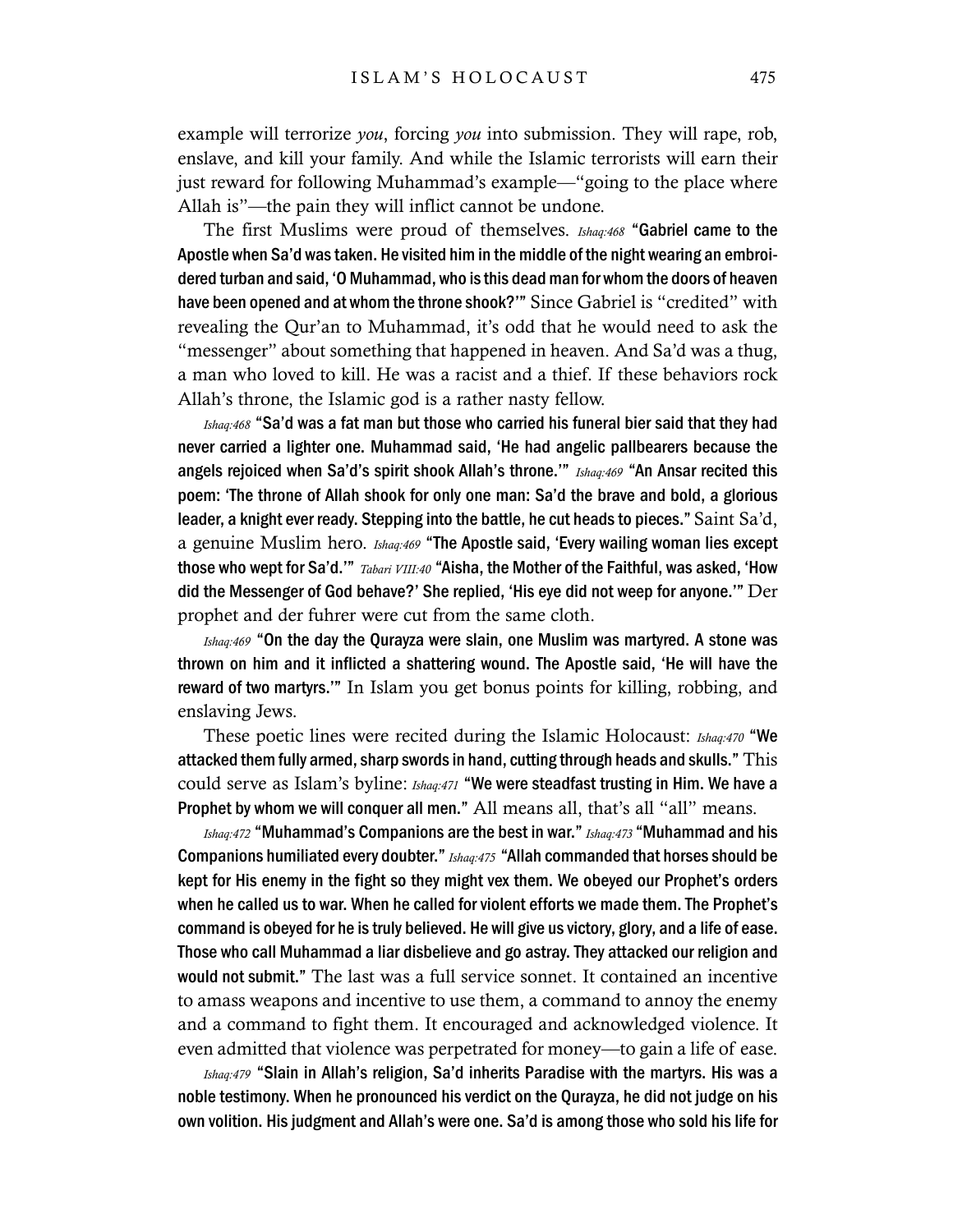the Garden of Bliss." Considering the verdict called for genocide, larceny, and enslavement, Allah's complicity in these crimes is bothersome.

This, too, is hideous: *Ishaq:481* "The Apostle slew them in their own town. With our troops he surrounded their homes. We shouted out cries in the heat of battle. The Jews were given the Scripture and wasted it. Being blind, [the illiterate man said] they strayed from the Torah. You Jews disbelieved the Qur'an and yet you have tasted the confirmation of what it said. May Allah make our raid on them immortal. May fire burn in their quarter. They will no longer ruin our lands. You [Jews] have no place here, so be off!"

I saved the worst for last…*Ishaq:480* "The Qurayza met their misfortune [now there's an understated word]. In humiliation they found no helper. A calamity worse than that which fell upon the Nadir befell them. On that day Allah's Apostle came to them like a brilliant moon. We left them with blood upon them like a pool. They lay prostrate with the vultures circling round."

 $\uplus$   $\uplus$   $\uplus$   $\uplus$   $\uplus$ 

I am going to dedicate the remainder of this chapter to the similarities between Mein Kampf and the Qur'an because I do not want the world to endure a third Holocaust. The veil of religiosity must be removed from Islam so that we might defend ourselves from its racial hatred and intolerance—its command to wipe infidels out to the last. I know of no better way to accomplish this goal than to expose the similarities between Muhammad and Hitler, Islam and Nazism, the Islamic scriptures and Mein Kampf.

Before we dive back into the Nazi Gospel, which I believe is simply an updated and a more intelligible version of the Qur'an, consider these Nazi proclamations. The first was penned by Dr. Paul Joseph Goebbels in 1929. He confirmed that Hitler, like Muhammad, was a messianic figure, and that Nazism, like Islam, was intentionally veiled in religiosity. *"We believe that Fate has chosen him to show the way to his people. Therefore we greet him in devotion and reverence, and can only wish that he may be preserved for us until his work is completed. Der Fuhrer works the miracle of faith, enlightening our people like a meteor before their astonished eyes, instilling in us a belief that eliminates despair."*

These stirring words are from Sontheimer in Munich, although they sound more like Muslims in Medina. *"Salvation can only come about through a leader selected and blessed by Providence, who can rescue his people from their plight, restore them, make them honest, and serve as the embodiment of their longing, the bearer of Godly power and Destiny; an organ of a Power transcending him."*

As with the Islamic Pledge of Aqaba, Nazis pledged their loyalty: *"Friends, raise your right arm and cry out with me proudly, eager for the struggle, and loyal unto death, 'Heil Hitler!'"* Then with religious symbolism oozing out of every pore, Goebbels introduced his Apostle: *"The Leader of a new, young Germany, der Fuhrer, the Prophet, the Fighter…the last hope of the masses."*

Rudolf Heb embodied the spirit of both movements when he wrote: *"The*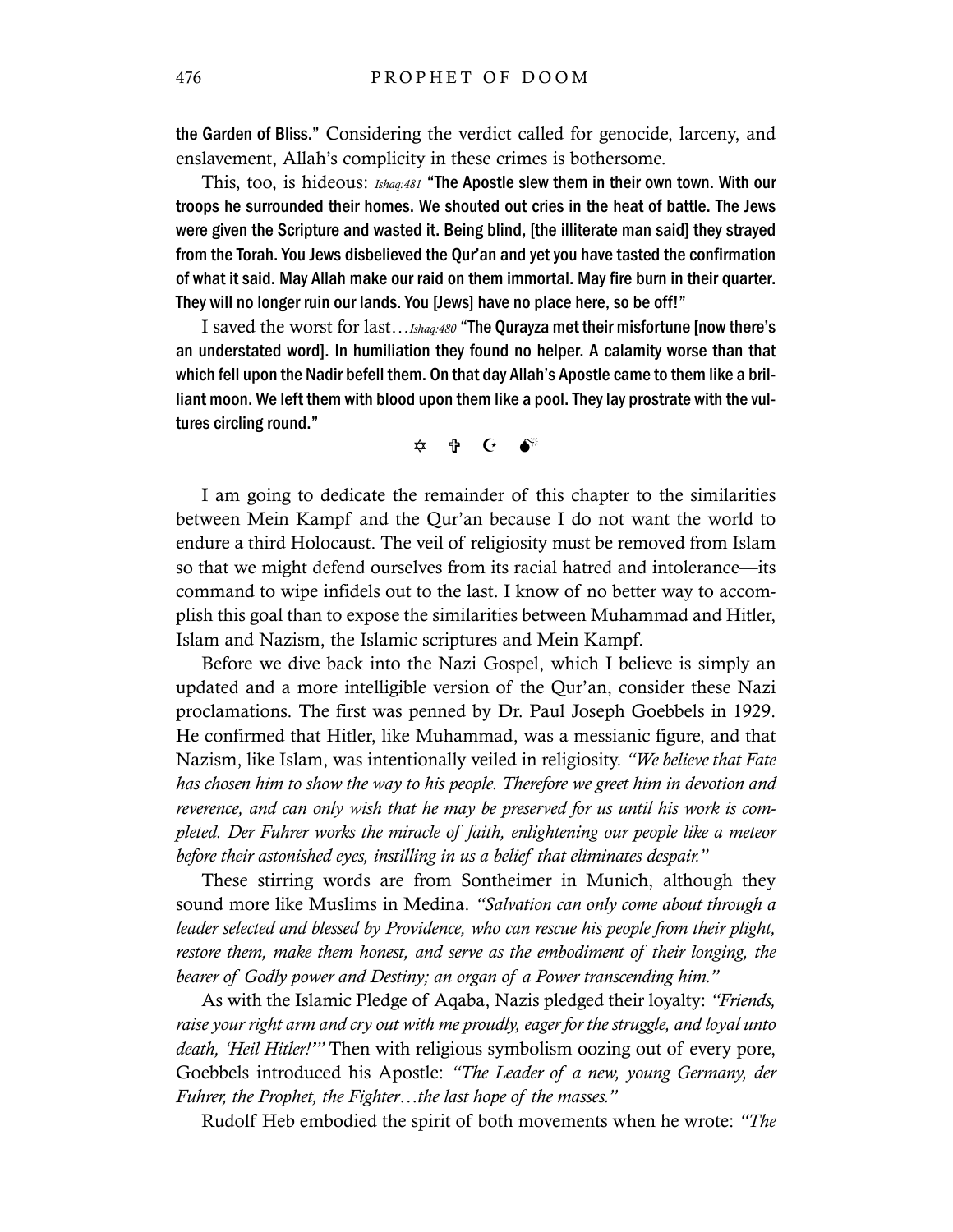*Leader must be absolute in his propaganda, in his speeches, and words. He must not weigh the pros and cons like an academic, he must never leave his listeners the freedom to think…. The great popular Leader is similar to the great founder of a religion. He must communicate to his listeners an apodictic faith. Only then can the masses be led where they should be led. They will then also follow the Leader if setbacks are encountered; but only if he has communicated an unconditional belief in the absolute rightness of his cause."* He was saying that Hitler was just like Muhammad.

And Heb's claims on behalf of his fuhrer were similar to Allah's on behalf of his prophet. *Ishaq:249/Qur'an:2.23* "The Apostle calls you to the truth about which there is no doubt. And if you are in doubt about what We have sent down to him or in doubt about what he says, then produce a surah like it and summon witnesses other than Allah. But you will not because you cannot for the truth is beyond doubt."

Apart from time and place there is no appreciable difference between the founder of Islam and Nazism. Their "poligious" doctrines and their holy books are indistinguishable. They cannot coexist in a civilized world because neither tolerates a rival. *Mein Kampf:137 "The movement has to avoid everything that could diminish or even weaken its ability to influence the masses; perhaps not for demagogic reasons, but because without the enormous power of the masses no great idea, no matter how lofty it may appear, is realizable."* Islam says: *Qur'an 009.029* "Fight the People of the Book [Christians and Jews], and those who do not believe in Allah [everybody else] until all of them pay the jizyah protection tax in submission." *Qur'an 009.123* "O believers, fight the unbelievers around you, and make them realize that you are unrelenting."

Like Muhammad, Hitler was an equal opportunity hater. While his favorite enemy was Jews, he despised those who held the political power he craved as well as those whose "view of life" conflicted his own—those pesky Christians. *Mein Kampf:139 "The Catholic clergy brutally infringes German rights. They side with the enemy because the head of the Catholic Church is not in Germany, a fact which contributes to their hostility." Mein Kampf:140 "Germany would gain enormously by a victory against the Church."*

Of Protestantism and Catholicism, der fuhrer wrote: *Mein Kampf:141 "Both religions take an attitude toward the Jews that is counter to the concerns of the nation and the real needs of religion."* Hitler didn't bother demeaning Islam, the largest religion, because he recognized that the Qur'an shared his demented view. It says: *Qur'an 005.051* "Believers, do not accept Jews and Christians as allies. They are allies of one another. Any one of you who befriends them is surely one of them." *Ishaq:369* "The Jews were in a state of fear on account of our attack upon them. The Prophet declared, 'Kill every Jew who falls into your hands.'" *Mein Kampf:414 "Witness the 'Juda verrecke' (May Jews die) outcry in which our youth organizations have taken up."*

Projecting his faults on his enemy, Hitler impersonated Muhammad. *Mein Kampf:415 "Jews are a pack of wolves whose appetite for booty only dissolves when the pack's hunger abates. They are united only by common booty or a common enemy. Otherwise they are a horde of rats, fighting bloodily among themselves. If the Jews*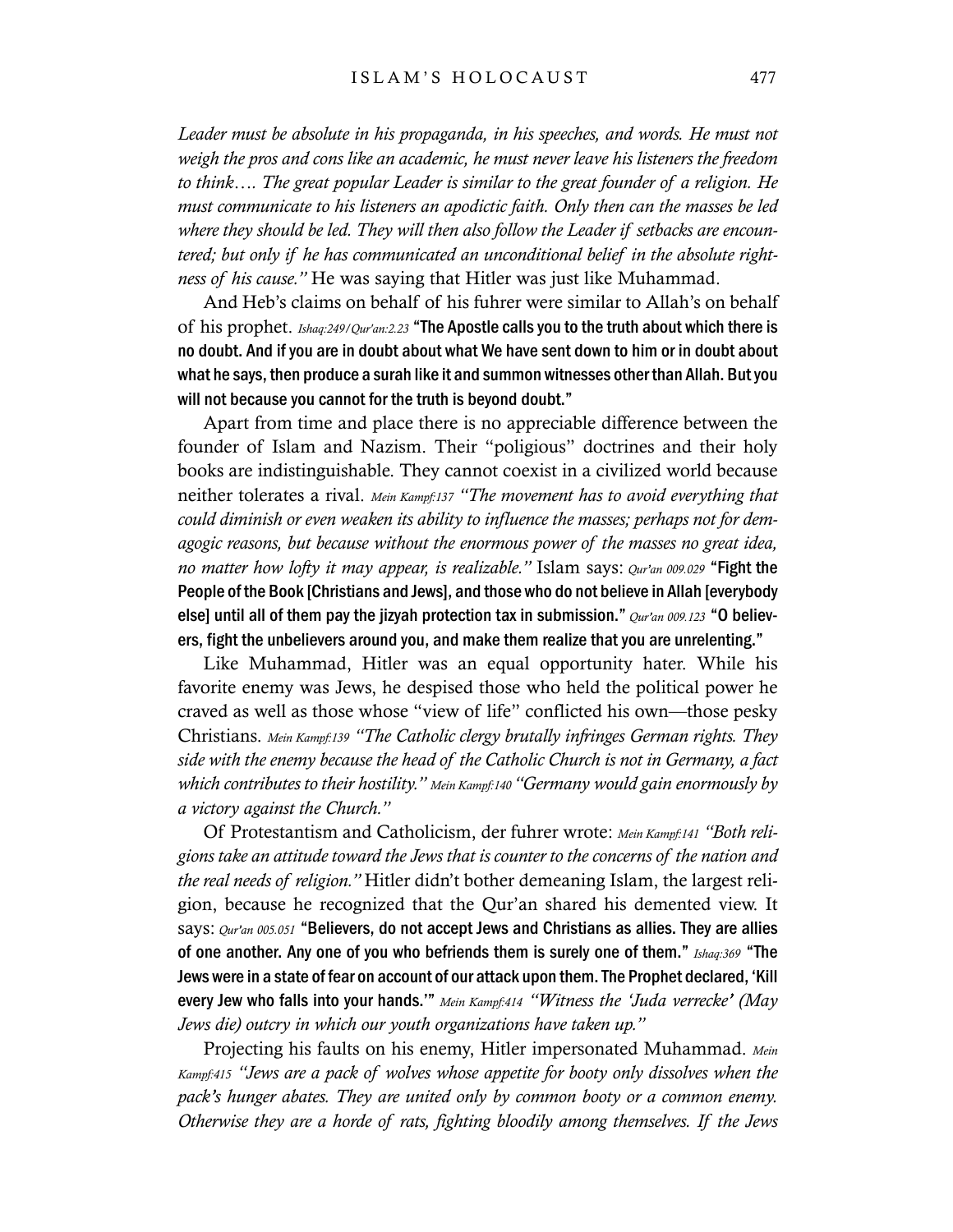*were left alone, they would suffocate in their own dirt and filth. Jews have a shame culture in which everything they possess is really the property of other peoples and it is spoiled in their hands."* Speaking of the same people, the Qur'an says: *Qur'an 003.111* "The People of the Book will do you no harm but only annoy you, as they will turn their backs rather than fight. They are degraded and have earned the anger of Allah. Misery overhangs them." *Qur'an 059.014* "They are a divided people devoid of sense. *Qur'an 004.055* "Sufficient for them is Hell and the Flaming Fire! When their skin is burnt up and singed, We shall give them a new coat that they may go on tasting the agony of punishment." Alas, Hitler could only burn them once.

These men recognized that the easiest way to defame was to lie. *Mein Kampf:418 "The Jew never possessed a state with a territorial boundary." Mein Kampf:420 "Jews live in other states as parasites, disguised under the name of religion. The Jew is a master of lying. Everything they have is purloined or stolen. The Jew cannot be religious because he lacks idealism and he does not believe in the Hereafter."* Remember what Maududi said in his commentary on the anti-Semite surah: "Consequently their [Jewish] beliefs, morals and conduct has gone to the lowest depths of degeneration. The pity is that they were not only satisfied with their condition but loved to cling to it."

Der fuhrer explained why der prophet turned three distinctly different enemies into one, hating Meccans, then Jews and Christians. He called them all pagans, unbelievers, infidels, and even friends of one another. Here's why: *Mein Kampf:152 "The efficiency of the true national leader consists primarily in preventing the division of the attention of a people, always concentrating it on a single enemy. The fighting will be more uniform, the force will be greater, the cause more magnetic, and the blow more powerful. It is part of the genius of a great leader to make adversaries in different fields appear as always belonging to one category. People are weak and unstable characters and thus various enemies will lead to incipient doubts as to their own cause. As soon as the masses waver, due to confronting too many enemies, objectivity steps in, and the question is raised whether all others are wrong and their movement alone is right."* This provides a brilliant insight into Muhammad's tactics.

Allah's Apostle said that the Jews were aiding the Meccans so they were really the same enemy. But once Muslims had robbed every Jew of every possession and plundered every Arab, Muhammad needed a bigger target. So the prophet claimed that the Christians were allies of Allah's enemy. As a result, his Companions plundered the Byzantine world for booty. *Bukhari:V4B52N267* "The Prophet said, 'Khosrau will be ruined. There won't be a Persian King after him. Caesar will be ruined. There will be no Caesar after him. You will spend their treasures in Allah's Cause.'" Then speaking of a single enemy: *Qur'an 008.073* "Those who are infidels aid one another. Unless you do the same there will be discord in the land. Those who accepted Islam and left their home to fight in Allah's Cause and those who gave them shelter and assistance are the true believers."

Hitler sang from the same hymnal. He said Germany's leaders were supported by Jews and said the Church was protecting them. Thus the political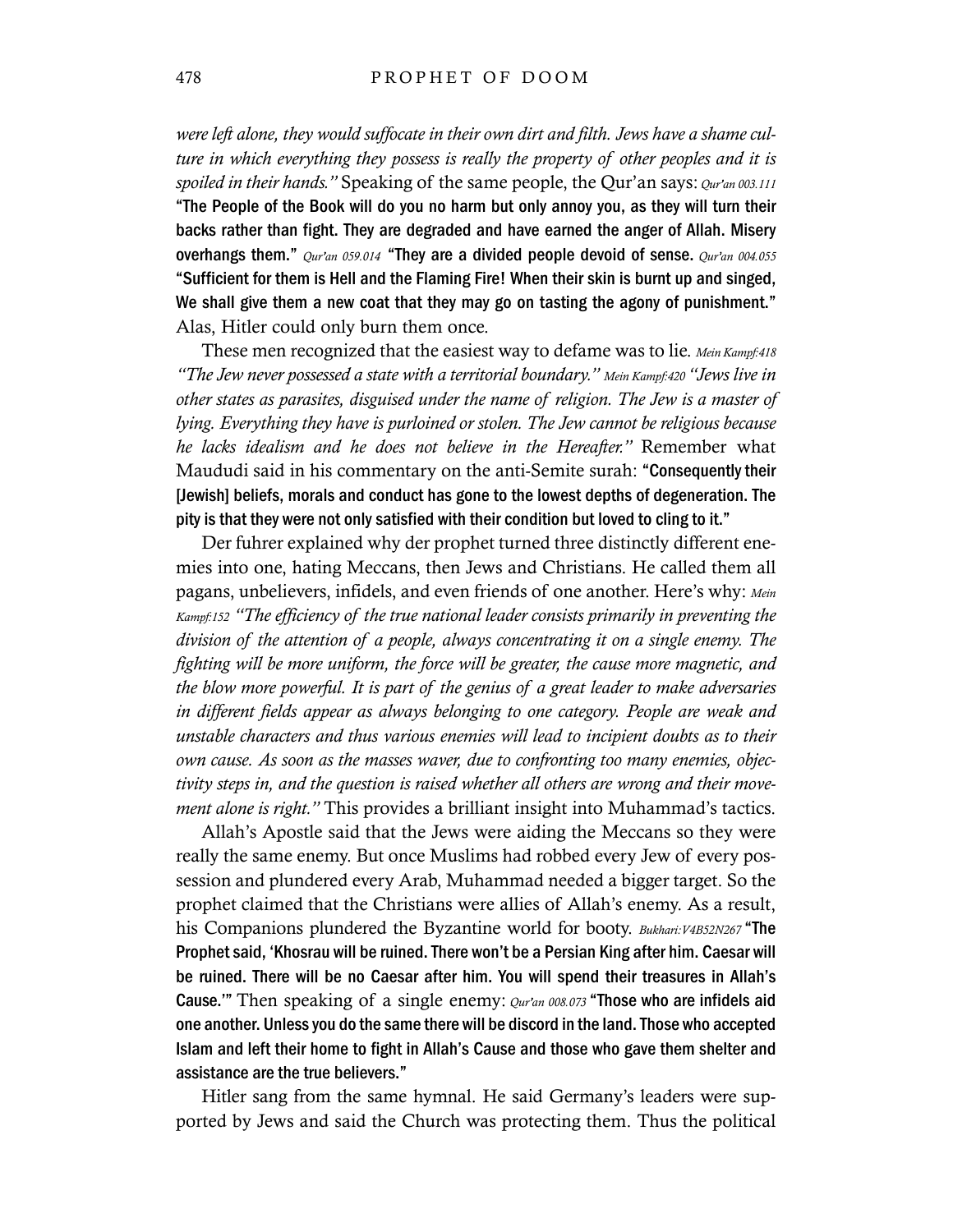leaders, the Jews, and Church were actually the same enemy. But once he had subdued and raped them, he needed a bigger target. So he said that the Jews and the Church were in cahoots with governments on the left and right promoting Marxism and Democracy. They became an enemy that needed to be conquered so that Nazi Aryans might rule the world uncontested.

According to der fuhrer, you were either a Nazi or an enemy. Today you are either a Muslim or an enemy of Islam. Der prophet saw the world in two pieces: the "House of Islam" or the "House of War." This fundamental agreement between Islam and Nazism is why we must come to terms with Muhammad's legacy. For the only difference between Mein Kampf and the Qur'an is that Hitler was a more inspired writer than Allah.

*Mein Kampf:153 "Therefore, a number of essentially different enemies must always be regarded as one in such a way that in the opinion of one's own adherents the war is being waged against one enemy alone. This strengthens the belief in one's own cause and increased one's bitterness."* We have seen how Muhammad's militants have become increasingly bitter. The poems they recited as they beheaded, enslaved, plundered, and raped the Qurayza Jews serve as proof.

*Mein Kampf:144 "Protestantism will fight every attempt at saving the nation from the grip of its most deadly enemy as its attitude towards Judaism is fixed by dogma."* A translator's note says: "When Hitler came to power, he immediately tried to place the governance of the Lutheran Church in the hands of men who were willing to alter its teachings. Pastor Ludwig Muller was named Archbishop, but most clerics refused to accept Hitler's tampering. The most outspoken was Pastor Martin Niemoller. He was imprisoned on Hitler's command and held in solitary confinement. More than 1,200 pastors were jailed or slain."

Islam agrees with Hitler's assessment. In the last fifteen years the fundamental Islamic government of Sudan has murdered and mutilated two million Christians. The Qur'an is the reason why. *Qur'an 005.033* "The punishment for those who oppose Allah and His Prophet, making mischief in the land, is to kill them or crucify them. Or to have a hand on one side and a foot on the other cut off. Or to banish them from the land. Such is their disgrace in this world and in the hereafter, their doom will be dreadful.... The unbelievers' [Jews and Christians] punishment will surely be painful. They will not be able to escape the Fire." Allah said in the same surah: *Qur'an 005.073* "Unbelievers are surely those who say God is the third of the Trinity."

Chancellor Hitler spoke these words: *Mein Kampf:148 "If the clerical caste does not disappear voluntarily, I will direct propaganda against the Church until people will be unable to hide their disgust when the word "church" is mentioned. I will have movies made to show how the clergy has exploited people, lived off them, and how they sucked money out of the country. I will show how they worked with Jews, how they practiced immoral vice, and how they spread lies. I will make the clergy look ridiculous—a tangled mass of corruption, selfishness, and deceit. Let them complain for I will have youth and the masses on my side. If I set my mind to it I will destroy the Church. The*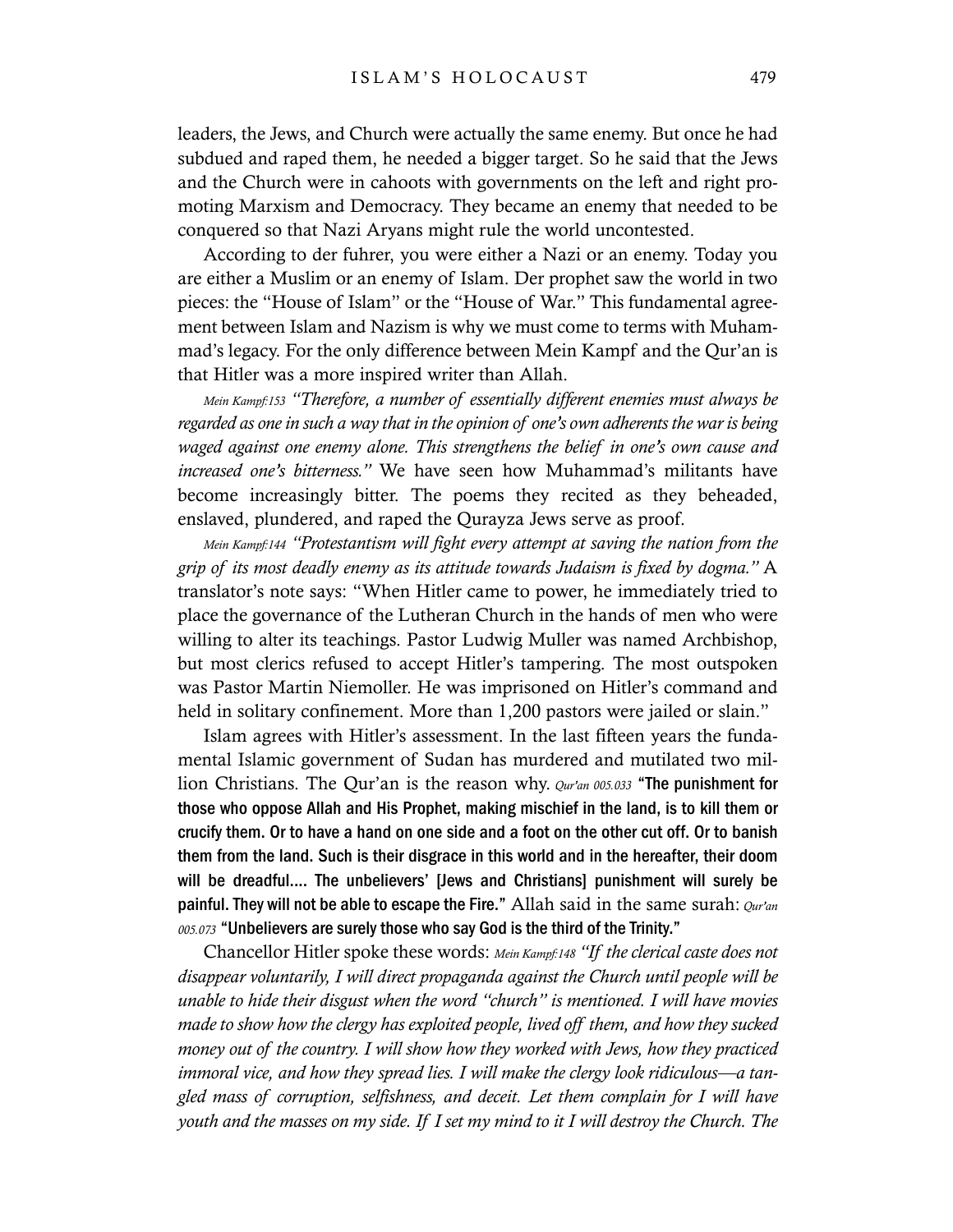*whole institution is just a hollow shell. One good kick and it will tumble together in a heap."* It wasn't a coincidence that the dark spirit of Nazism focused on Islam's enemies. It merely tells the discerning who their "god" really was. Rebuking the same enemy—Christians and Jews—Islam's spirit cried: *Qur'an 009.030* "The Jews and the Christians…are damned by Allah. How perverse are they!"

Hitler was a prophet engaged in spiritual warfare. By his own admission, he had to destroy Judeo-Christianity in order to establish his own religion. *Mein Kampf:148 "One cannot serve two masters [Lucifer and Yahweh]. I consider the foundation and the destruction of religion more important than the foundation and destruction of a state, let alone a party."* Yes, Nazism was founded as a religion—one designed to attack and destroy other religions. This revelation is stunning because it makes Nazism and Islam identical. Both tyrants rebuked Judeo-Christianity so that they could build their own religious dogma in its place. Mein Kampf and the Qur'an gave Hitler and Muhammad the ultimate weapon.

Here's how he used it: *Mein Kampf:148 "It is certain that at all times unscrupulous men did not shrink from making religion a tool for their political business affairs—for this is always the object. Scoundrels abuse it to serve their base instincts."* Hitler is right. Throughout time men have used religion to control and fleece the masses and thereby satiate their personal cravings. But he was also wrong, for the ultimate maestros of religious malfeasance were der fuhrer, and der prophet.

Muhammad's situational Qur'an revelations justified thievery, kidnapping, terrorism, and murder as Islamic necessities. Recognizing the reason and the benefit, Hitler explained: *Mein Kampf:149 "As soon as a religion's wickedness is attacked, the mendacious clerics will claim that their actions were justified. The leader will say that the salvation of the religion and the church is due to him and his eloquence alone. And since the citizens are as stupid as they are forgetful, they will not see past the great noise he makes. As such, the scoundrel achieves his goal."* Like Muhammad, Hitler became what he condemned. *"But the sly fox of a cleric knows only too well that this has nothing to do with religion, and thus he laughs up his sleeve."* Allah said, *Qur'an 008.001* "They ask you [Muhammad] of the benefits of accruing spoils of war. Tell them that the booty belongs to Allah and His Messenger. So fulfill your duty and obey Allah and the Prophet." Both tyrants ultimately claimed that the most immoral means were justified by the end result.

*Mein Kampf:149 "Among the priests are those whom their office is only an instrument for the gratification of their political ambition. Rather than uphold truth they promote lies and calumnies. An honest pastor devoted to his mission is an island in a communal swamp. I condemn the Church as such…and long for the hour when at last Heaven will smile on us again."* Allah helped his sly fox: *Qur'an 005.077* "People of the Book, do not overstep the bounds in your religion, or follow the people who erred and led many astray. Cursed are the unbelievers among the Children of Israel by David and Jesus.... They do vile things, allying themselves with the infidels so that Allah's indignation is upon them and in torment they will suffer for all eternity."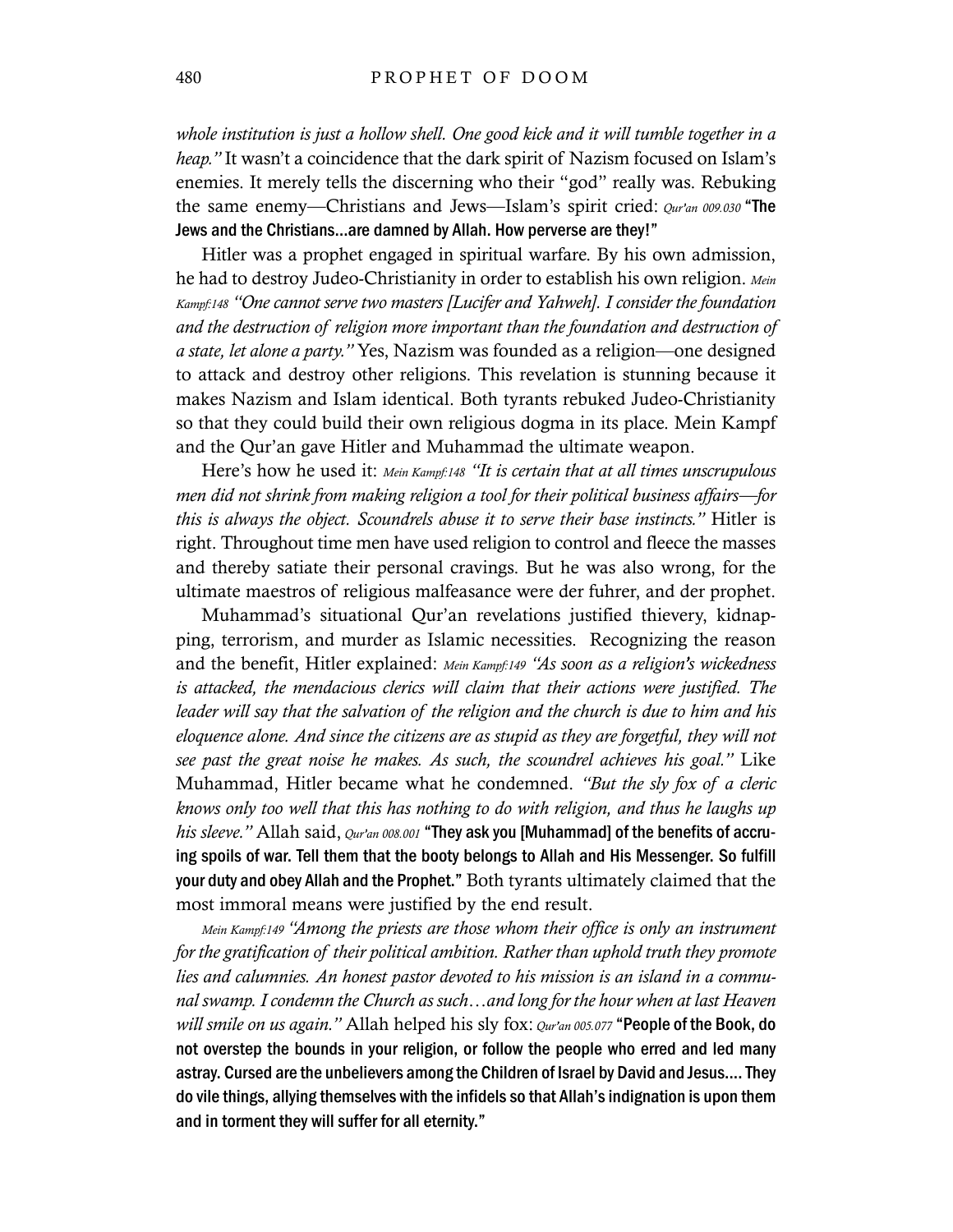This next passage was designed to clear the field for der fuhrer's ambition: *Mein Kampf:150 "If you believe yourself to be chosen by Destiny to announce the truth, then do so, but then have the courage to do so not by way of politics."* In other words: "If you have been chosen by the Devil you must destroy other religions and start your own."

Working for Lucifer, like his mentor Muhammad, Hitler had to keep the heat on the Jews and keep folks focused on the flesh, not the spirit. *Mein Kampf:154 "I had found a slogan against Judaism on a religious basis, overshadowing all racial differences." Mein Kampf:160 "I detested the conglomerate of races like the eternal fission of fungus—Jews and more Jews—the personification of incest."* Allah said: *Qur'an 005.082* "You will find the Jews and idolaters the most excessive in their hatred of Muslims." *Ishaq:250/Qur'an:2.65* "Allah brought the bestial transformation, turning Jews into apes despised." *Ishaq:254/Qur'an:2.89* "Allah revealed, 'The Jews deny him. They are wretched, so Allah cursed them and He will give them a shameful punishment.'"

Hitler believed that he was Fate's messenger, the final prophet, the man called by God to plunder the world and establish an uncontested religion. *Mein Kampf:161 "Fate bestowed upon me that I should devote my honest services to the nation. Most will not be able to understand the intensity of such a longing [craving for power]. By the will of Fate we will fight for the holy treasure." "This longing tortures those it has seized and denies them contentedness and happiness until the doors of the house are open and our blood finds peace in one Reich."* We've heard this before: *Qur'an 033.038* "There can be no difficulty or reproach to the Prophet in doing what Allah has ordained to him as a duty. It was the practice approved of Allah, a decree determined for those who deliver His Messages; fear Him. Muhammad is the Messenger of Allah, and the Last of the Prophets with the Seal." *Qur'an 008.039* "Fight them until all opposition ends and all religion is for Allah alone." And...Bukhari:V4B52N220 "The treasures of the world were brought to me and put in my hand." Sure sounds like the same mission to me.

The next Mein Kampf taunt reminds us of the Hadith's first attempt to explain why Islam was created. *Tabari VI:82* "'Muhammad claims that Allah has sent him as His Messenger with this religion and that the treasures of Chusroes and Caesar will be given to him by conquest.'" *Mein Kampf:174 "Nature [the goddess of mother earh] does not know political frontiers. She puts people on the globe and watches the game. He who is the strongest becomes Her favorite child, the right to be the master of existence." Mein Kampf:175 "The more brutal the people the greater their living area. In other words, the world will some day come into the hands of the superior people. And one should know that this world will be subject to the fiercest fights in mankind's existence. Man grows strong in struggles but perishes through peace."* Allah said, *Qur'an 061.004* "Surely Allah loves those who fight in His Cause." *Qur'an 061.011* "Come to believe in Allah and His Apostle and struggle in the Cause of Allah with your wealth and person. This will be good for you…. Allah will give you an early victory."

Hitler got Germans to kill the same way Muhammad did, by convincing them that they would live forever. *Mein Kampf:422 "One cannot conceive of a religion*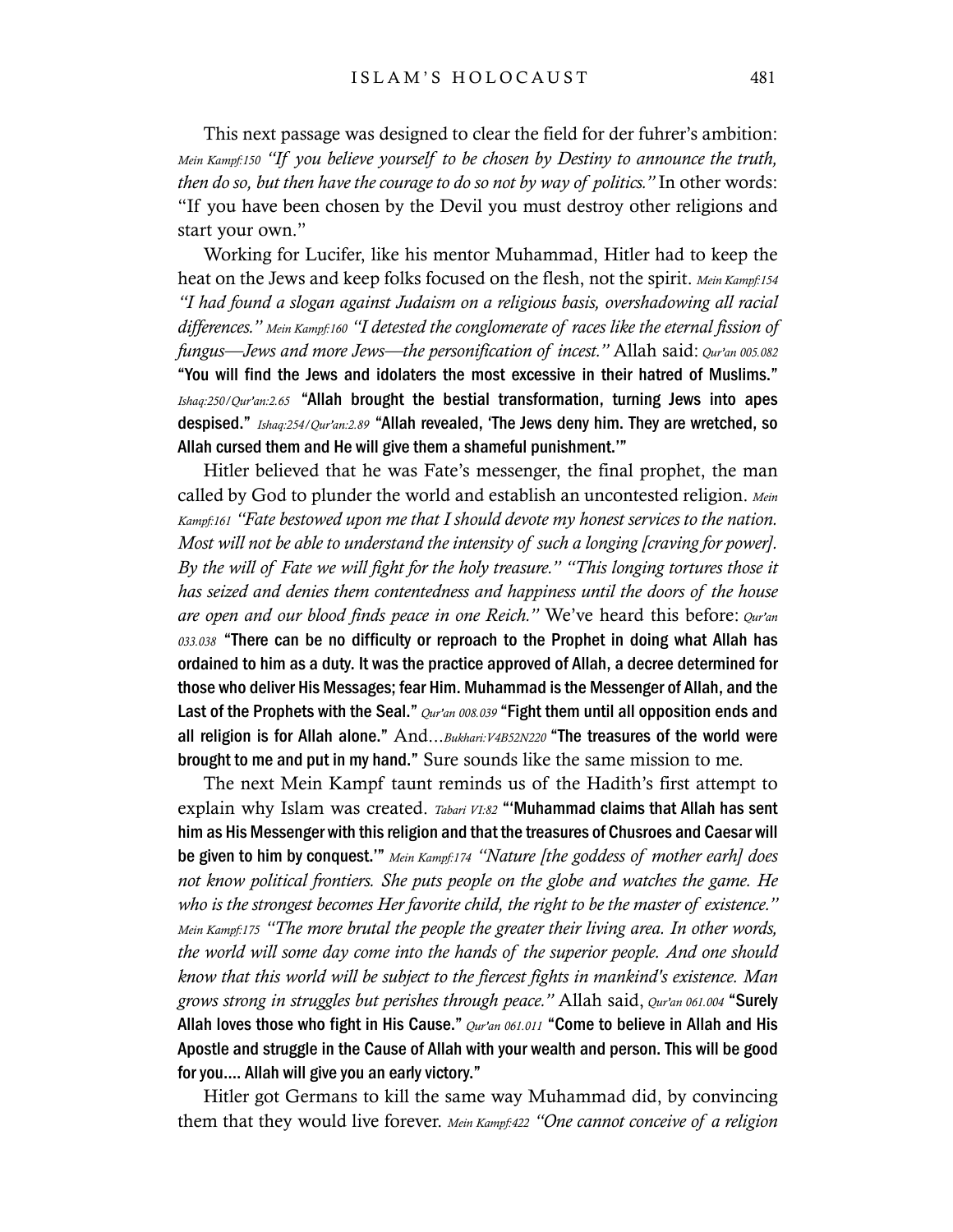*which lacks the conviction of the continuation of life after death in some form."* The Qur'an proclaimed: *Qur'an 004.074* "Those who barter their life in this world for the next should fight in Allah's Cause. We shall bestow on him who fights in Allah's Cause, whether he is killed or victorious, a glorious reward." *Qur'an 003.169* "Never think that those who are killed in Allah's Cause are dead. They are alive, getting rewards from their Lord."

As with Islam, the quest for booty was violent. *Mein Kampf:188 "The talk of 'peaceful economic conquest' of the world is the greatest folly that has ever been perpetrated. It is nonsense…. Weapons are required for success. Mercenaries can be used but a nation must dip into its most valuable blood and make sacrifices to bring about victory. The determination to fight and the tenacity of unflinching conduct is required."* The Qur'an says: *Qur'an 008.060* "Prepare against them whatever arms and cavalry you can muster, that you may terrorize Allah's enemies as well as your own."

*Mein Kampf:196 "Jews always form States within other States using one of the most ingenious tricks ever invented. They sail under the flag of religion, securing tolerance for themselves. But actually the Mosaic religion is nothing but a doctrine of the preservation of the Jewish race."* Alfred Rosenberg, who crafted the Nazi's position papers on Judeo-Christianity, said, *"As a book of religion, the Old Testament must be done away with once and for all…. By comparison, the Germanic legends and the German mystics [pagans] teach heroism, soldierly conduct, and purity."* The Nazis were no different than the Muslims. They resurrected pagan mystical rituals to mold the masses into unflinching warriors.

And, of course, they attacked the Jews. *Ishaq:239* "Jewish rabbis showed hostility to the Apostle in envy, hatred, and malice, because Allah had chosen His Apostle from the Arabs. The Jews considered the Prophet a liar and strove against Islam." Here's what the dark spirit of Islam has to say about the corruption of the Torah: *Qur'an 004.044* "Have you not seen the [Jewish] people who were given a share of the Book, but who purchased only error, and wish to lead you astray? Allah knows your [Jewish] enemies well. Some of the Jews distort the words out of context…they twist their tongues, reviling your faith…. But Allah has disgraced them. O People of the Book, believe [in Islam] before we disfigure your visages, turning your face into your ass and curse you."

Hitler and Muhammad were happiest when people were dying for them. *Mein Kampf:198 "Unless you stake your life, never will life be won. The sacrifice of one's existence is the most essential supposition for the formation and preservation of a State with the necessary feeling of homogeneity. The readiness to risk one's life for this with all means possible, is something that will lead to the creation of heroic virtues."* Allah said: *Qur'an 003.195* "For those who fought and were killed in My Cause, I shall blot out their sins and admit them indeed to Paradise."

*Mein Kampf:200 "One does not die for business, but for ideals…. When a man fights for economic gain he tries to avoid death, as this would rob him of the enjoyment of the reward of his fighting. Only the fight for the preservation of the Aryan species will drive men towards the spears of the enemy."* The Islamic version says: *Bukhari:V4B52N65* "A man came to the Prophet and asked, 'A man fights for war booty; another fights for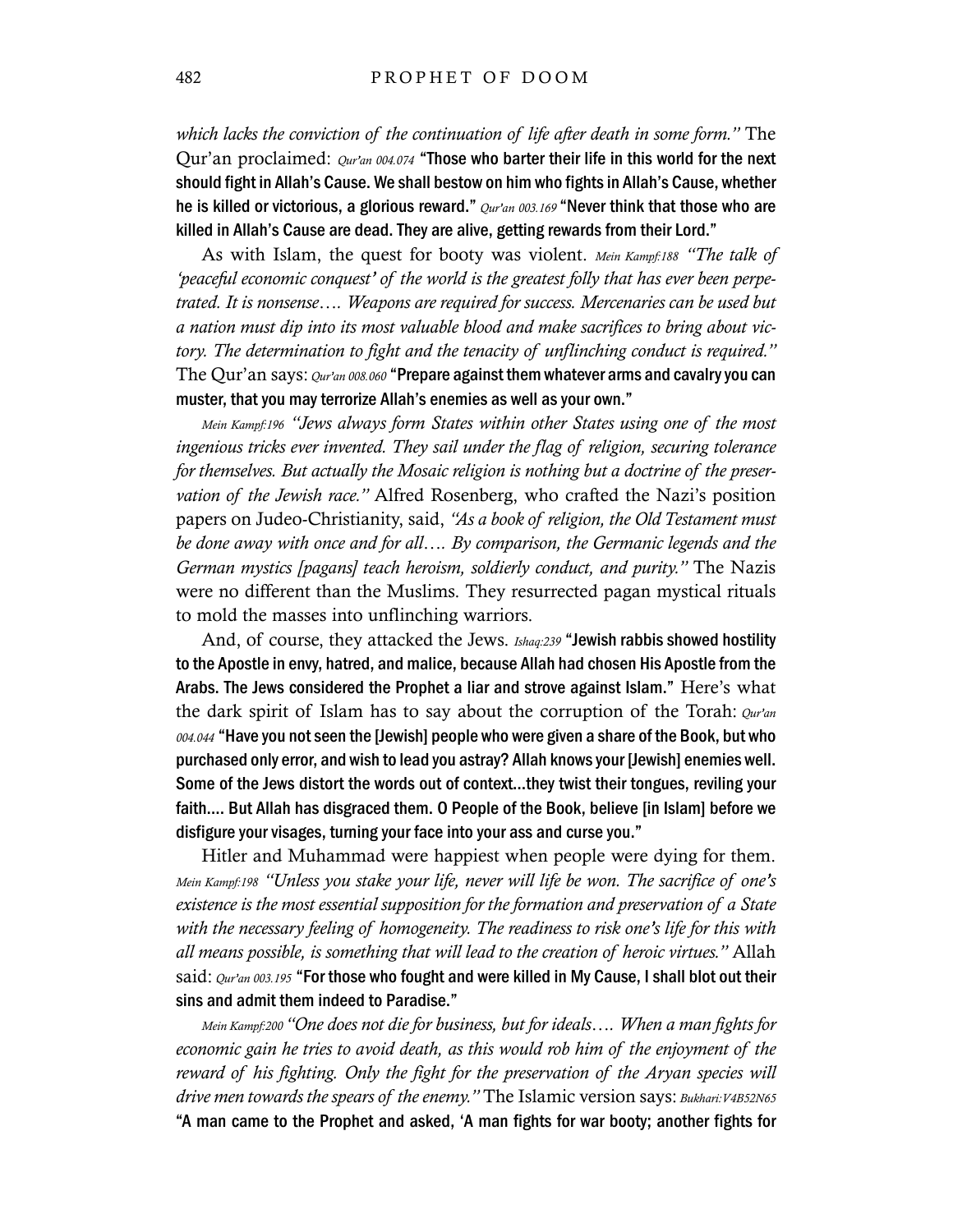fame and a third fights for showing off; which of them fights in Allah's Cause?' The Prophet said, 'He who fights that Allah's Word, Islam, should be superior, fights in Allah's Cause.'"

Speaking as if he were Muhammad bragging about Sa'd's wounding at the battle of the Trench, Hitler said, *Mein Kampf:220 "If the best men were killed on the front, then one should at least destroy the vermin [Jews] at home."*

Touting the power of religion and sword, der fuhrer set the stage for holy war: *Mein Kampf:220 "Can spiritual ideas be extinguished by the sword? Can one fight 'views of life' by applying brute force? When contemplating history from a religious perspective, the following fundamental realization came upon me: Movements with a certain spiritual foundation, may they be right or wrong, can only be broken early in their development with power, and only then if physical weapons are at the same time supported by a new idea, or view of life. The use of force alone, without the driving force of a spiritual idea, can never lead to the destruction of a movement and its spreading, unless the new spiritual idea combines a thorough repudiation of the last tradition. This requires a sacrifice of blood and a spiritual presupposition."* Hitler, like Muhammad, couldn't destroy Judeo-Christianity with force alone. Both men needed a "new view of life"—a religion—combined with force to accomplish their agenda. Their new "spiritual idea," or "view of life," was called Nazism and Islam.

Hitler explained Muhammad's rationale for clothing a militant doctrine in religious garb. These are some of the most insightful words every written by an evil man: *Mein Kampf:222 "All attempts at the extinction of a doctrine and its effects by force without a spiritual foundation lead to failure. Only in the eternal and regular use of force lies the preliminary condition for success. This perseverance is only and always the result of a certain spiritual conviction. All force which does not spring from a firm spiritual foundation will be hesitating and uncertain. It will lack the stability which can only result from a fanatical view of life, giving it a brutal determination."* If Hitler is right, this passage has foreboding implications for America because the sole motivation for Islamic terror and jihad is spiritual—thus they will be unrelenting, fanatical, and brutal.

Allah echoed similar sentiments: *Qur'an 004.084* "So fight on in the Way of Allah... urge the believers to fight the infidels." *Qur'an 004.090* "They will grow weary of fighting you."

Back when Muhammad and Allah were bragging that Islam was the "religion of Abraham," I shared something that I hope you found shocking: the word "religion" does not exist in the Old Testament. It appears three times in the New Testament, but each reference is derogatory. Judeo-Christianity is not a religion—it's a relationship. All religions, including Nazism and Islam, are man made constructs. They are all specifically designed to control and rob people, motivating men to fight for the benefit of cleric and king.

*Mein Kampf:222 "Every view of life [religion], be it more of a political or a religious nature (sometimes the borderline between them can only be ascertained with difficulty) [i.e., Islam], fights less for the negative destruction of the adversary's world of ideas,*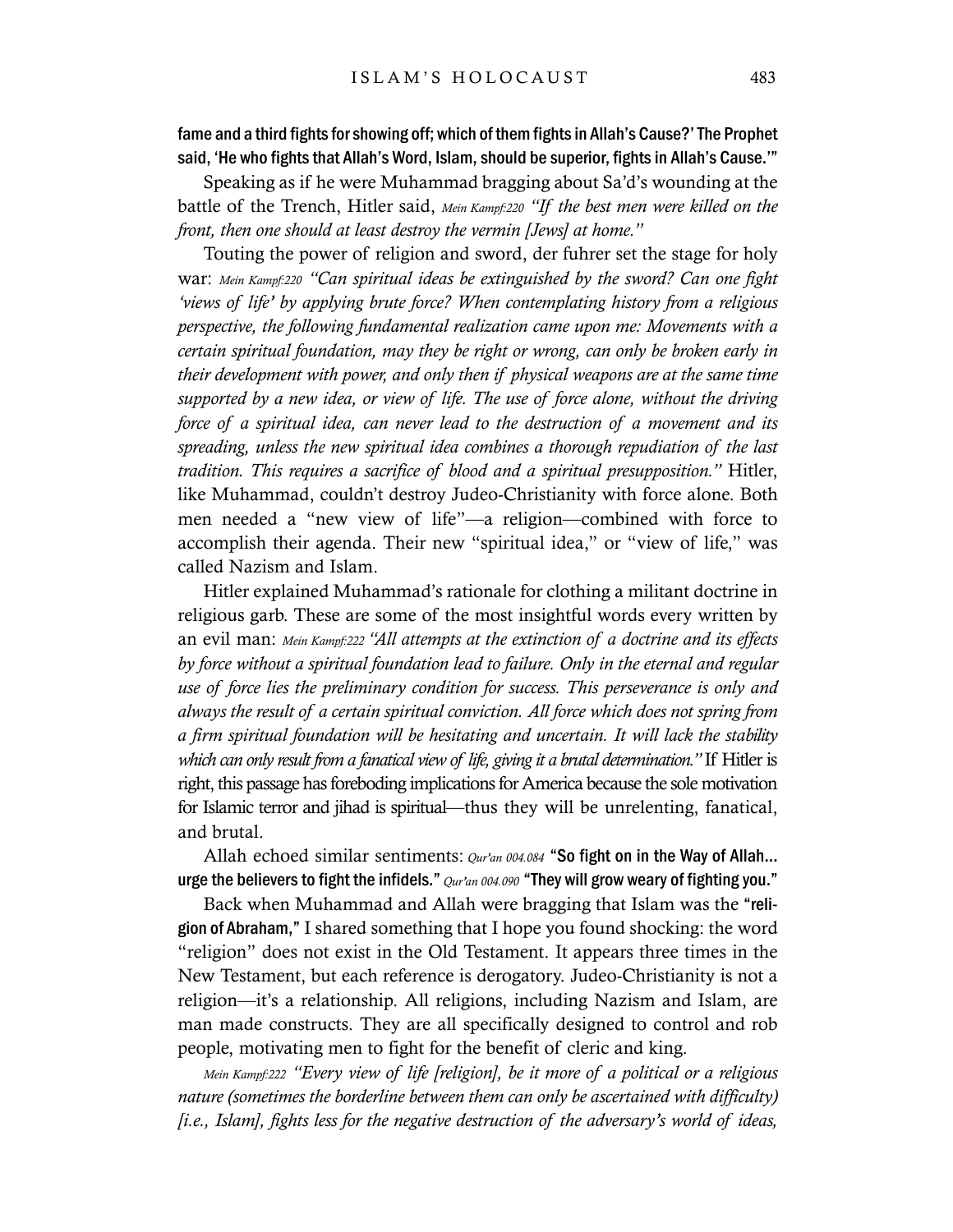*and more for the positive carrying out of its own doctrine. Therefore, its fight is less a defense than an attack. The goal represents the victory of its own idea and the destruction of the enemy's doctrine. The attack on a view of life will be more carefully planned and more powerful than the defense of a doctrine. But the fight against a spiritual power by means of force is only a defense as long as the sword itself does not appear as the supporter, propagator, and announcer of a new spiritual doctrine."* This is why I coined "religotic" to describe doctrines like Nazism and Islam that were as political as they were religious. Their "poligious" view of life is easily the most menacing force on earth. It breeds tyranny, intolerance, deceit, death, thievery, and terror. And not so coincidently, these are the hallmarks of Islam. *Qur'an 048.028* "It is He Who has sent His Messenger with the Religion of Truth (Islam), that he may make it superior to every other religion, exalting it over them. Muhammad is the Prophet of Allah. Those who are with him are severe with Infidel unbelievers."

*Mein Kampf:222 "Every attempt at fighting a view of life by means of force will fail, unless the fight against it is for the sake of a new spiritual direction. Only in the struggle of two views of life with each other can the weapon of brute force, used continuously and ruthlessly, bring about the decision in favor of the side it supports…. One needs a spiritual impetus for a struggle for life and death."* Touting the same party line, the Qur'an preaches: *Qur'an 008.059* "The infidels should not think that they can bypass Islam. Surely they cannot get away."

The only difference between Islam and Nazism is that the former was sneaky. Der fuhrer told the "sheeple" exactly what he was going to do to them. *Mein Kampf:232 "Propaganda has to be popular and it has to adapt its spiritual level to the perception of the least intelligent of those towards whom it intends to influence."* After enduring Allah's dimwitted creation accounts and shameless bastardizations of the Torah, you know that Islam was designed for unthinking people, too.

*Mein Kampf:233 "The more modest the spiritual assumptions and scientific ballast, the more it exclusively considers the feelings of the masses, the more striking will be its success."* From Hitler's perspective, Islam was the perfect religion. It was dumbeddown to the lowest common denominator.

Speaking of how Hitler conditioned his faithful to hate, Goebbels said: *"When the we drove dissenters from our meetings with cudgels, the audiences grew larger. Few people originally felt anti-Semitic, but the joy large numbers felt in the promise of blood-curdling treatment to be meted out to the helpless minority made them responsive to our suggestions. Smashing windows and street fighting were relied upon to win the crowd. We shall reach our goal when we have the courage to laugh as we destroy, as we smash, whatever was sacred to us as tradition, as education, as friendship and as human affection. The people express a strange delight in the sufferings visited upon the Jews."* Muhammad's laughter in the midst of the Jewish Qurayza massacre, the gloating poetry of his mercenaries following the slaughter, testify to the similarity between Nazi and Islamic methods.

Neither Muhammad nor Hitler viewed those whom they seduced favorably.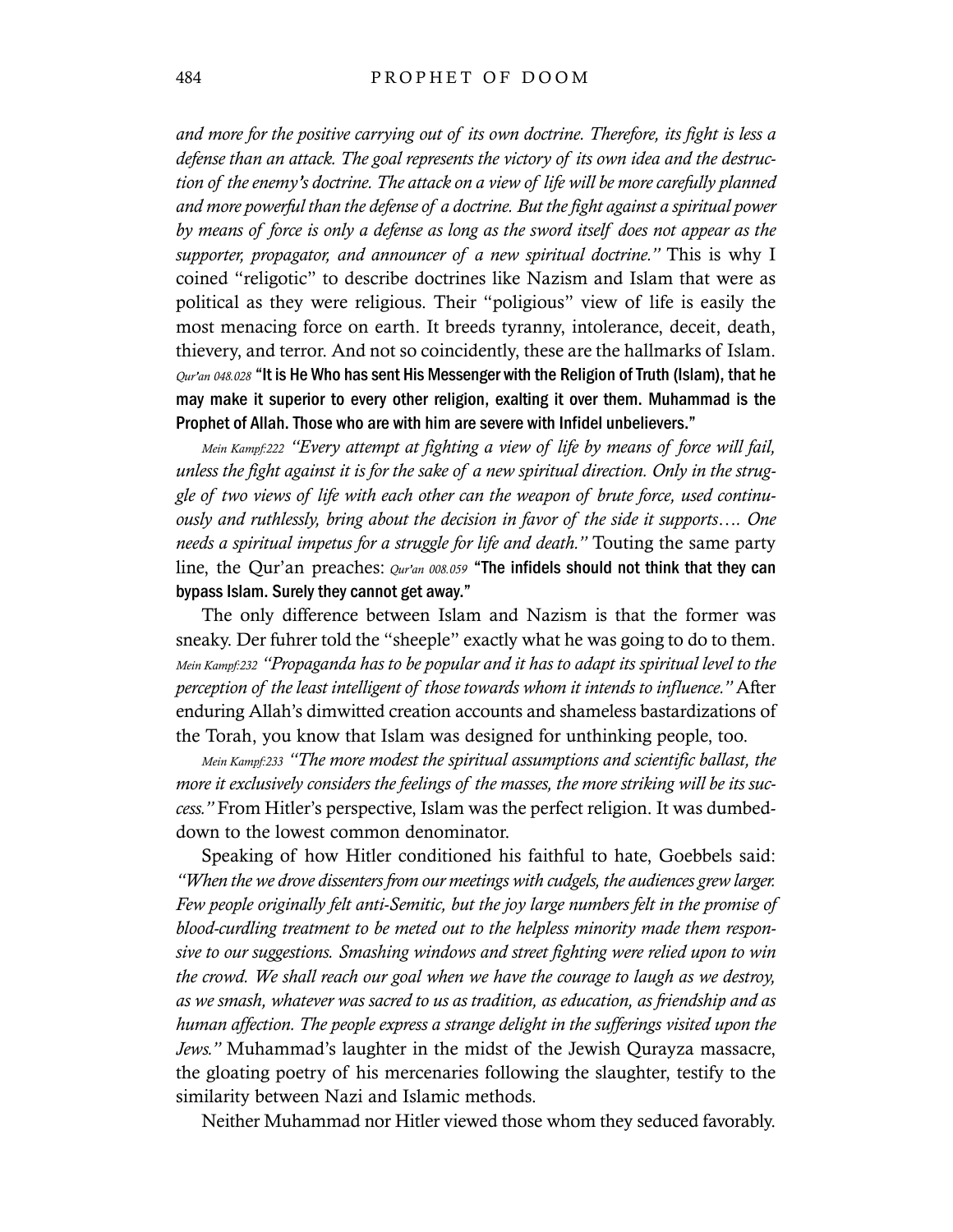*Mein Kampf:234 "The receptive ability of the masses is very limited, their understanding is small, but their forgetfulness is great. All effective propaganda has to limit itself to a very few points and to use them like slogans until even the very last man is able to imagine what is intended by such a word."* In Islam, these slogans were: "submit and obey," "booty for fighters" and "paradise for martyrs."

Explaining why the Qur'an was so repetitive and mind-numbing, der fuhrer said, *Mein Kampf:239 "Looking for new stimulants, the people tire of everything after a short time…. Thus the slogan has to be illuminated from various sides. Success comes from continual, regular, and consistent emphasis. Propaganda must be limited to a few points of view, calculated exclusively for the masses, and carried out with untiring persistency."* Allah repeated his "painful punishment" theme a thousand times in the Qur'an. The never-ending argument, which was designed to terrorize those who rejected Islam, was replayed four hundred times. The last twenty surahs focus on a trio of commands: submit, pay, and fight.

Ernst Bohle, the manager of the *Nazi Journal* said: *"Our most important weapons are: the contention that Hitler is the bulwark of civilization against the Marxists, and that the doctrine of Jewry is the root of all evil. There are many who fear Communists and many more who can be persuaded to dislike Jews. When violent nationalism is in ascendancy, as is the case at present, both Jew and Christian necessarily suffer."* Hitler shared, *Mein Kampf:673 "If the Jews continue unrestricted, they will ultimately fulfill their prophecy—the Jew would actually devour the nations of the world, he would become their master."* We have arrived at the kernel of what the Satanic schemes called Islam and Nazism were all about.

Likewise: *Ishaq:245* "The Apostle used to say, 'Do you love Jews and their religion, you liver-hearted ass, and not Muhammad? Their religion will never march with ours.'" *Ishaq:239* "Jewish rabbis used to annoy the Apostle with questions and introduce confusion." *Ishaq:240* "The Jews are a nation of liars…a treacherous and evil people." *Ishaq:248* "Allah increases their sickness. A tormented doom awaits the Jews." *Mein Kampf:252 "The Jew robbed the entire nation…and was bound to hurl us hopelessly into the abyss." Mein Kampf:268* "*Wretched and miserable criminals. In those nights my hatred arose against the instigators…. With Jews there is no bargaining, but only the hard either-or."* Islam's "Your money or your life." Allah was in lock step: *Qur'an 059.014* "They are a divided people devoid of sense. There is a grievous punishment awaiting them." *Qur'an 059.004* "That is because they resisted Allah and His Messenger. If any one resists Allah, verily Allah is severe in Punishment, stern in reprisal."

*Mein Kampf:244 "I often felt fury and indignation rise in me. I was tormented by the thought of Destiny putting me in the place of the incapable, criminal, incompetent scamps of rulers."* In the first Qur'an revelations, Allah had to threaten a nearly suicidal Muhammad to get him to crawl out of his bed and accept his prophetic duty. *Qur'an 074.001* "O you enwrapped in you blanket, arise and warn."

Hitler considered himself the "program-maker" or founder of the religion of Nazism. In this next passage he makes it clear, as did Muhammad, that the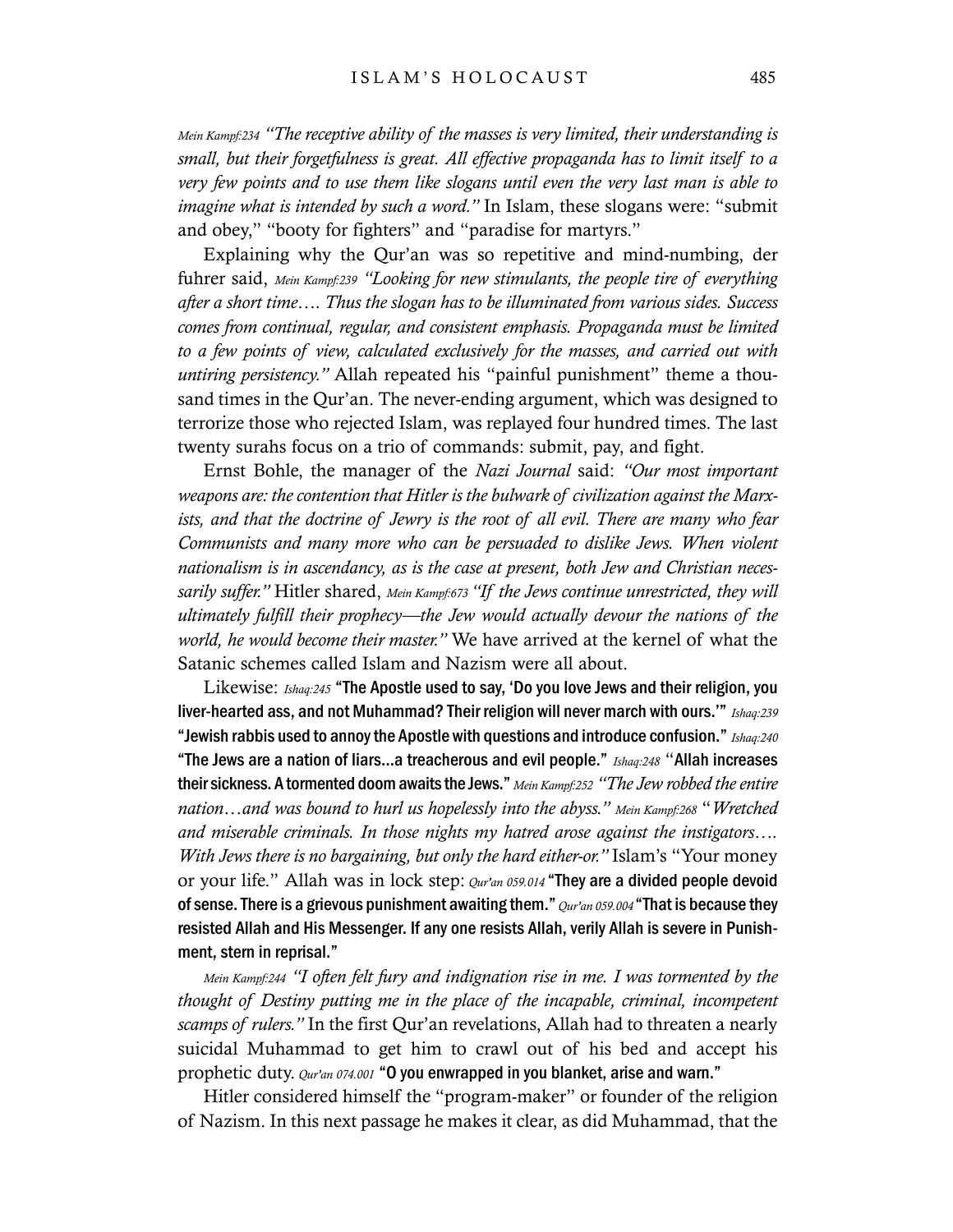ends justify the means. *Mein Kampf:283 "The task of a program-maker is not to state the various degrees of a matter's realizability, but to demonstrate the matter as such. That means he has to care less for the way, but more for the goal."* The means to Muhammad's end was thievery and the slave trade. His god said that the ends justified the means when he proclaimed: *Qur'an 008.069* "But now the use of spoils, the booty you took, is lawful and good." The following Hadith demonstrates how Islam used criminal behavior to accomplish its goals: *Bukhari:V4B52N153* "The properties of Banu Nadir which Allah transferred to His Apostle as Booty were...used to buy arms and horses to be used in Allah's Cause."

Giving Muhammad a complement, Hitler said, *Mein Kampf:285 "The founders of religions are among the greatest men on earth."* He considered himself foremost among them—a fellow prophet. *Mein Kampf:286 "The program-maker may be counted among those of whom it is said that the gods like them only if they ask for, and desire, the impossible. They will always renounce the present. He will harvest the fame of posterity provided his ideas are immortal. His life is torn between love and hate." Mein Kampf:287 "Their life and work is followed in touchingly grateful admiration, and especially in gloomy days, it will be able to uplift broken hearts and despairing souls." Mein Kampf:289* "*What we have to fight for is the security and existence of our race…for the fulfillment of the mission which the Creator of the universe has allotted."*

Muhammad was also a demagogue. As we learned in the 33rd surah, Allah said that he was the ultimate example—the perfect paradigm—the prototype of perfection. *Qur'an 033.021* "You have indeed a noble paradigm in the Apostle of Allah."

*Mein Kampf:297 "I had no intention of joining a ready-made party, but wished to found a party of my own."* This too is like Muhammad. Rather than starting a religious scam of his own he stole Qusayy's from its rightful heirs. He incorporated every existing pagan ritual into Islam. Then he stole Judaism from the Jews, joined their prophetic club, and then paid them a pittance for their scripture.

Neither Hitler nor Muhammad liked journalists very much. *Mein Kampf:335 "Freedom of the press is a nuisance that allows unpunishable lies to poison the people."* Der fuhrer and der prophet had their goons assassinate all who assailed the horror of their regimes. *Bukhari:V4B52N270* "Allah's Messenger said, 'Who is ready to kill Ashraf? He has said injurious things about Allah and His Apostle.'" He was but the first of many who would pay the ultimate price for the courage to speak candidly.

Der fuhrer believed: *Mein Kampf:335 "An institution which is not determined to defend itself with all weapons practically gives itself up." Mein Kampf:336 "A 30cm. shell has always hissed more than a thousand Jewish newspaper vipers; therefore let them hiss."* Not having cannons, Muhammad was forced to use swords. Both men, however, were always ready to threaten god's wrath. *Mein Kampf:338 "In pious disgust towards this vicious disease, God will rain fire and brimstone upon this Sodom and Gomorrah to make an example out of this disgrace to mankind."* Unable to get their "god" to help, the tyrants abused Jews for him. *Bukhari:V4B52N280* "I give the judgment that their men should be killed and their children and women should become slaves."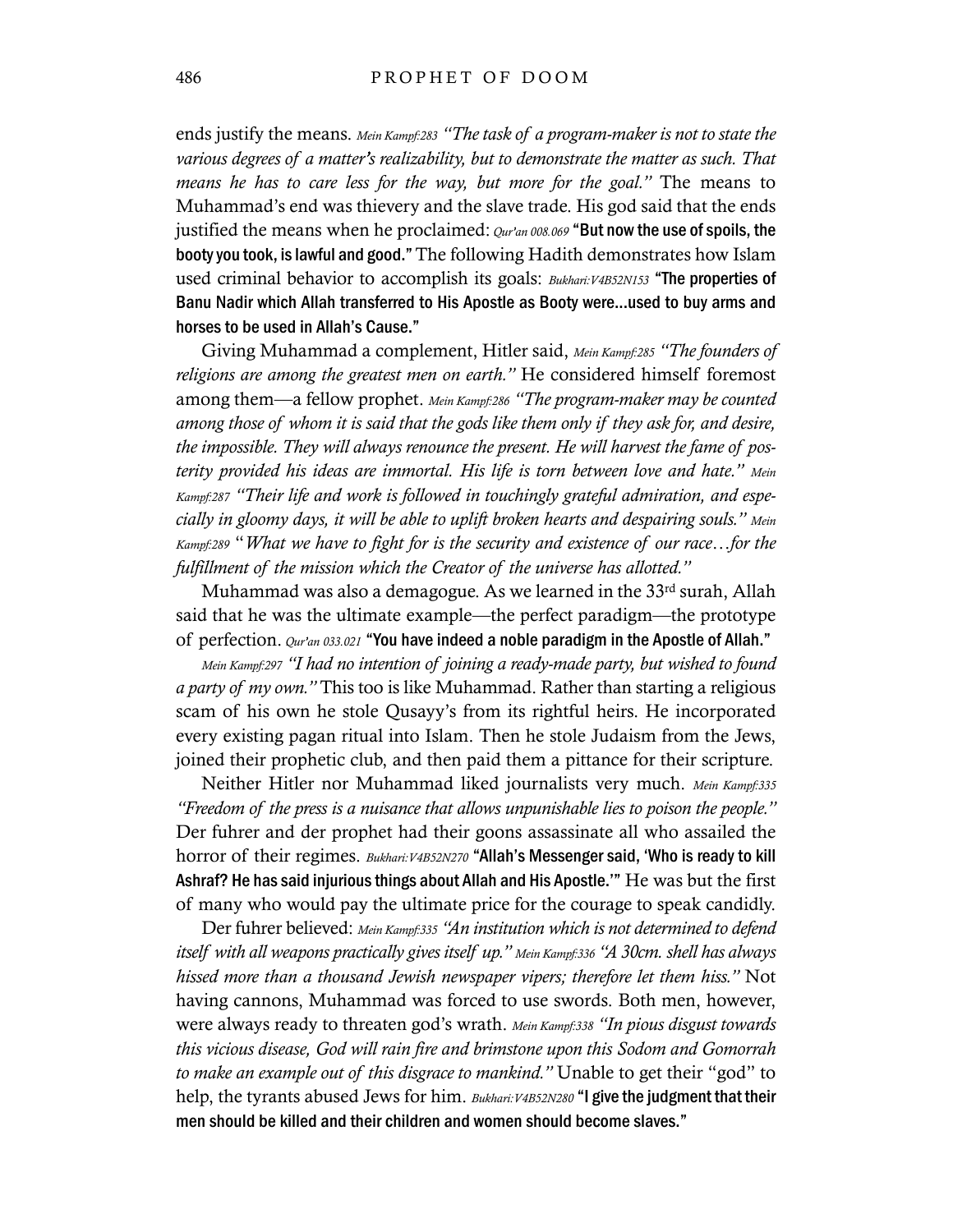Both tyrants were hypocrites. They were guilty of pedophilia, incest, polygamy, and rape, yet they condemned such behavior in others. *Mein Kampf:346 "There is no liberty to sin…. Our entire public life today resembles a hothouse of sexual stimulants.*" There may have been a method to their madness. An editor's note says: "Communism was hedonistic at its core. A good many sound Germans turned to Hitlerism because they could not stomach Communist approval of free contraceptives, aid to unmarried lovers, and unrestricted sex." *Mein Kampf:348 "Our culture must be cleaned up…and we must fight against these evils…or we will lose sight of God and insult the All Highest."*

Muhammad incorporated Qusayy's pagan rituals into Islam. *Ishaq:53* "Qusayy's authority among the Quraysh was like a religion which the people followed and which could not be infringed; they acted in accordance with its laws. He took for himself the mosque (place of prostration) of the Ka'aba." Hitler agreed with his strategy: *Mein Kampf:356 "The more wretched and miserable a new institution is, the more it will endeavor to extinguish the last traces of past times, whereas a really valuable renovation must include the good achievements of past generations." Mein Kampf:357* "*Superior revolutionary movements will embrace the old forms [of ritual and dogma]. Only when the rays of the sun are gone is the moon able to shine. [Satan is consistent if nothing else.] Any new idea, new doctrine, or new view of life which tries to deny the past or wants to deride it, making it valueless and untrustworthy will fail." Ishaq:57* "Allah's Apostle said, 'Whatever deal there was in the days of ignorance, Islam strengthens it.'"

The first Muslims were comfortable with Islam, trusting it because in practice it was no different than Qusayy's mystic scheme. *Tabari VI:25* "Qusayy's commands were never disobeyed." "As regards the hajj, he confirmed the right of Arabs to continue their previous customs. He considered these to be a religious duty which should not change." *Mein Kampf:358 "The reason men hate new moons is either their inferiority or evil intent. A genuinely blissful renovation builds upon the place the last foundation ends. It isn't ashamed to use existing truths. The new building stones should not wreck the old building, but rather take away unsuitable stuff which was badly fitted and then add on to that spot."* Muhammad's "three batches of builders—Jews, Christians, and Muslims" comes to mind (page 6 and *Bukhari:V3B36N471*). Islam is the perfect embodiment of Hitler's mantra. It was built on Judeo-Christian foundations for the reason der fuhrer specifies: to make it appear "trustworthy."

Hitler explains why Muhammad had to change his Qiblah to the Ka'aba. *Mein Kampf:364 "Our cities lack the outstanding symbol of national community. The lack of such a symbol leads to spiritual dullness which manifests itself in indifference."* Der prophet coveted the revenue streams that flowed from the Ka'aba Inc. In the 2nd surah he used the pagan shrine to justify mass murder and kidnapping for ransom. He used it to transform his people's spiritual dullness and indifference into violent rage. *Qur'an 002.217* "They ask you about war and fighting but a greater sin is to hinder people from Allah's Cause and to bar access to the Holy Mosque [Ka'aba], and to turn people out of its precincts. Oppression is worse than killing."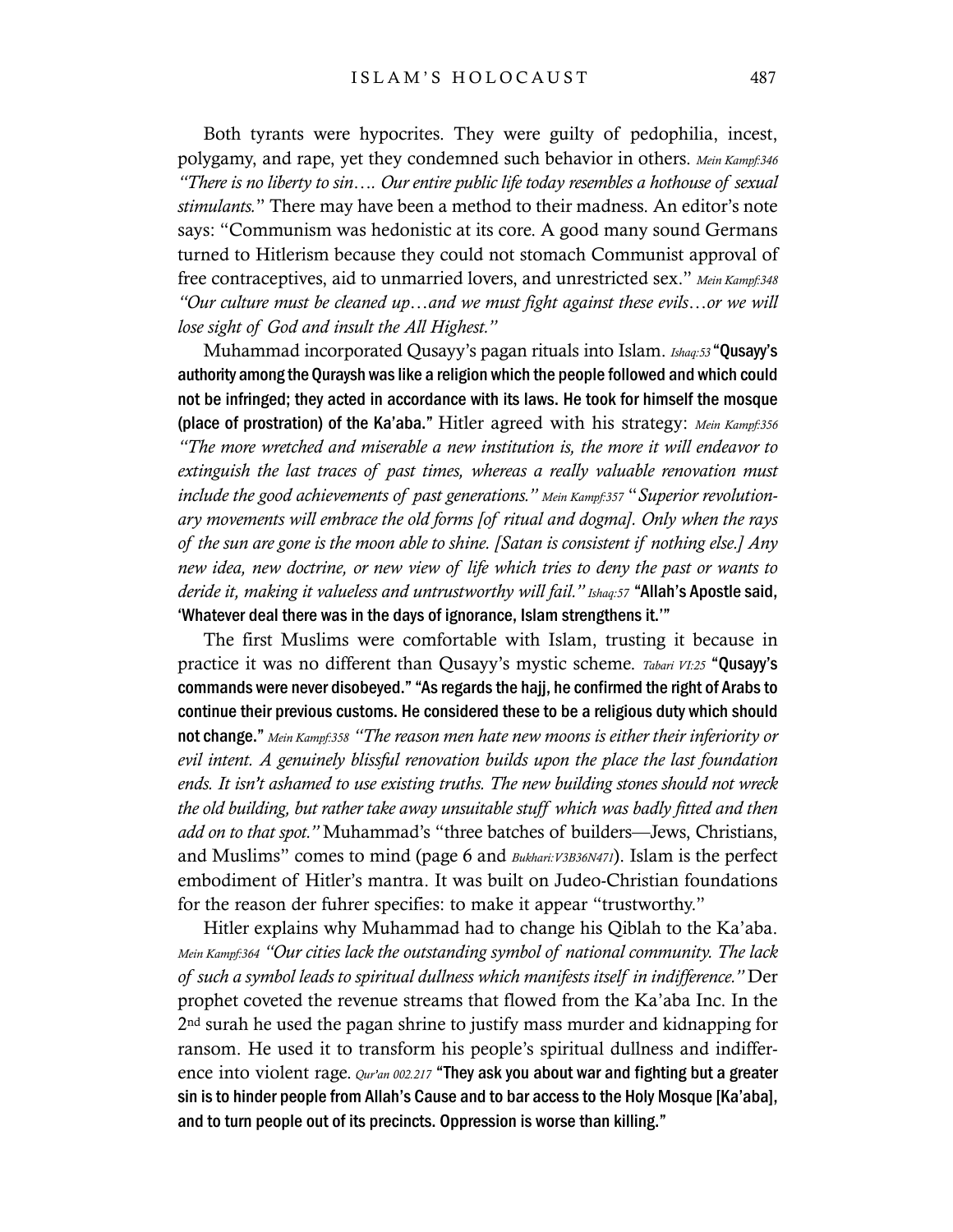Despots require uniformity of purpose. *Mein Kampf:364 "The symptoms of decay include the lack of a commonly acknowledged view of life [religion] and uncertainty in the judgment and attitude towards the various great questions."* You'll note that Hitler is not suggesting that Nazis ask questions, but rather that they all agree with his answers. *"Therefore, everything beginning with education is half-hearted and wavering, shuns responsibility and ends thus in cowardly tolerance of recognized evils."* This synthesizes the 3rd and 33rd surahs. The recognized evil was Jews. Muslims were taught to hate them. They were told that anyone who didn't agree with Muhammad's interpretation couldn't be tolerated. Anyone who accommodated Jews, and lived peaceably with them, was a hypocrite.

Muhammad, during the battles of Uhud and the Trench, was afraid that his world was about to implode. His followers were beginning to think for themselves. They were questioning the righteousness of a religion based upon terror and booty—"They were thinking vain thoughts about Allah." So the Medina surahs established what der fuhrer suggested: *Mein Kampf:364 "Uniform religious convictions through a view of life are required."* Hitler even acknowledged the superiority of Islam in this regard. *Mein Kampf:365 "While the Catholic and Protestant denominations build missions abroad in order to lead new followers to the doctrine (an activity, which compared with the advance of Muhammad's faith, can show only very modest successes), in Europe they lose millions of adherents who now face religious life on their own. The consequence is unfavorable."* Hitler recognized that Muhammad didn't tolerate renegades and that the sword of Islam was wielded above the necks of those who contemplated independence or freedom. Der fuhrer and der prophet saw religion as their ultimate weapon—without it there was no possible way to acquire the power, wealth, and praise they craved.

Hitler warned that religotic founders had to be careful not to completely destroy what they are attacking: *Mein Kampf:365 "The violent fight against the dogmatic fundamentals of the various churches must recognize that without them the practical existence of a religious faith is unthinkable to man. The masses of people do not consist of philosophers, and faith for them is their sole basis for a moral view of life. The various substitutes have not proved useful in exchange for former religious creeds."* So in Hitler's twisted mind a new creed was necessary—his creed. Without it he knew that there would be chaos in the wake of his attack on Christianity.

While chaos abroad was supported by both Islam and Nazism, it's untidy at home. *"But if religious doctrine and faith are really meant to seize the great masses, then the absolute authority of the contents of this faith must become the basis of all effectiveness…. The dogma of the religion, or the spiritual idea, must be limited and brought into shape without wavering or it will never become a faith."* Hitler is explaining that the purpose of the religotics derived from Mein Kampf and the Qur'an/Sunnah was to establish absolute authority. Allah says: *Qur'an 059.006* "Allah gives authority to His Apostle over whoever He pleases."

This Hadith established Islam's absolute authority (and explains why the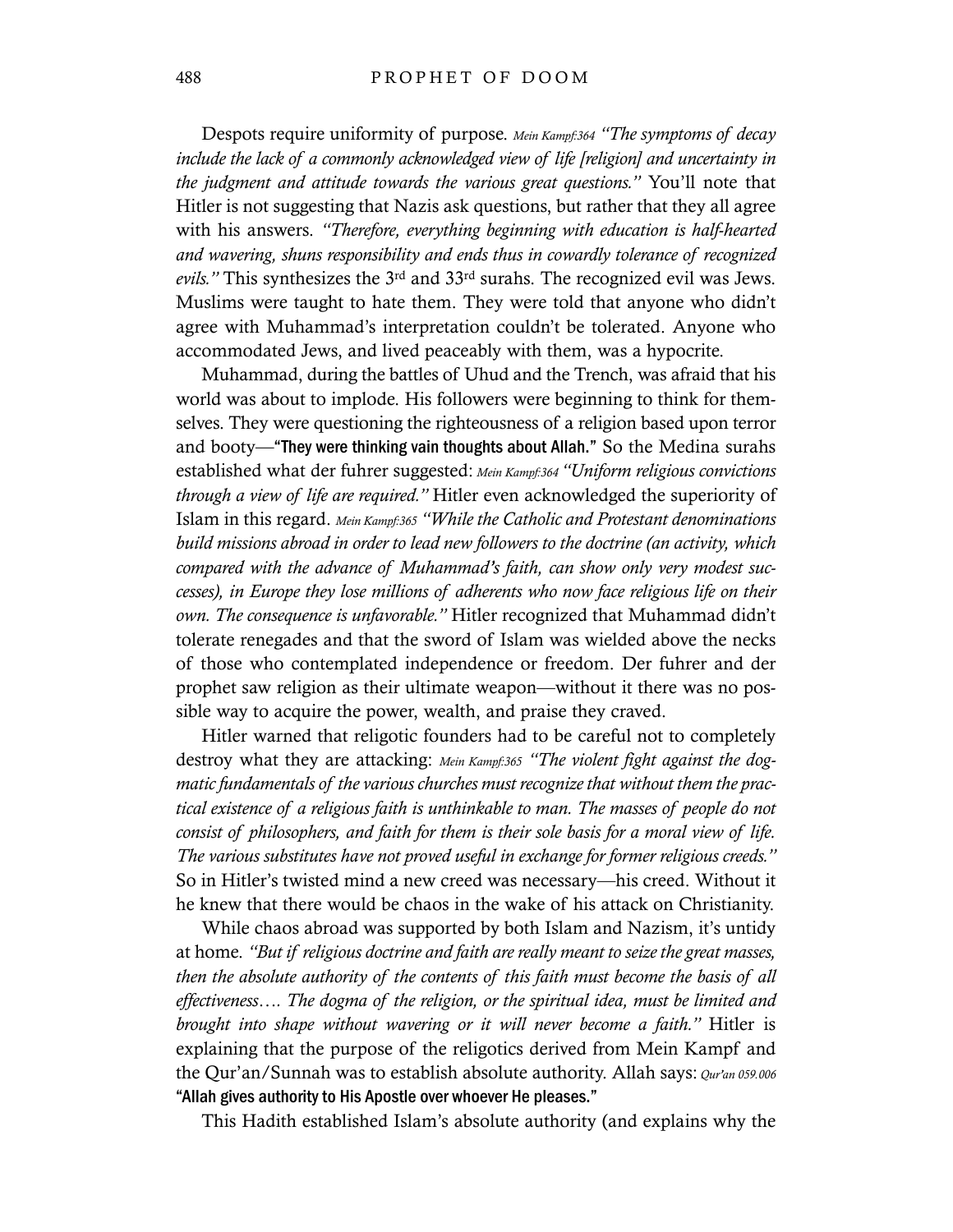poligious doctrine was allergic to democracy): *Bukhari:V4B52N203* "I heard Allah's Apostle saying, 'We are the last but will be the foremost to enter Paradise.' The Prophet added, 'He who obeys me, obeys Allah, and he who disobeys me, disobeys Allah. He who obeys the chief, obeys me, and he who disobeys the chief, disobeys me. The Imam is like a shelter for whose safety Muslims should fight and seek protection.'" George Bush should have read this Hadith before he spilled American blood in pursuit of an impossible goal—establishing a democracy in Iraq without dealing with Islam first. When our politicians are ignorant and act impulsively without thinking, bad things happen.

Mein Kampf says that if an old religion doesn't concentrate authority on a single man, then a new religion is needed. *Mein Kampf:366 "The value of an existing religion to a politician must be decided less by its deficiencies than by the presence of a visibly better substitute. As long as there is no apparent substitute, the existing religion can be demolished only by fools or by criminals."* Muhammad and Hitler attacked Judeo-Christianity because they believed their religion was a superior substitute, in that it was designed to empower their personal ambitions. Their religotics were control mechanisms. "Submit and obey" is hardly a vague command. The translators of Mein Kampf said, "Hitler attempted to make himself the 'prophet of the new German religion.... He believed that if a new 'myth' could be created and propagated as stubbornly, it would give Germans a new faith which the masses would cherish as tenaciously as they previously followed Christianity." Like Islam, Nazism was a replacement or substitute religion. These doctrines are different sides of the same coin.

Der fuhrer, like der prophet, had to condemn those who stood in his way. Although both dictators became what they denounced, they had to clear the world of rivals. *Mein Kampf:367 "Worst of all are those who abuse religious convictions for political purposes. One cannot proceed too aggressively against those wretched profiteers who like to see in religion an instrument which may render them political or commercial service. These impudent liars shout their creed into the world with a stentorian voice in order that others might die for it so that they might live better. The entire faith is for sale. For the seat of power they would certainly marry the Devil."* This is as clear a definition of the *modus operandi* behind Islam as was ever written.

Muhammad and Allah were simply more crude. *Qur'an 059.007* "Whatever booty Allah gives to His Apostle is for Allah and His Apostle. Accept what the Apostle gives you and refrain from what he forbids." **Bukhari:V9B84N59** "Abu Bakr said, 'By Allah! I will fight whoever differentiates between prayers and the zakat tax, as the zakat is rightfully taken from property according to Allah's Orders. If they refused to pay me even so little as a kid they used to pay to Allah's Apostle, I will fight with them for withholding it." *Bukhari:V4B53N386* "Umar sent Muslims to great countries to fight pagans. He said, 'I intend to invade Persia and Rome.' When we reached the enemy, we said, 'We are Arabs. Our Prophet, the Messenger of our Lord, ordered us to fight you till you serve Allah Alone or pay us the Jizyah tribute tax in submission. Our Prophet has informed us that our Lord says: 'Whoever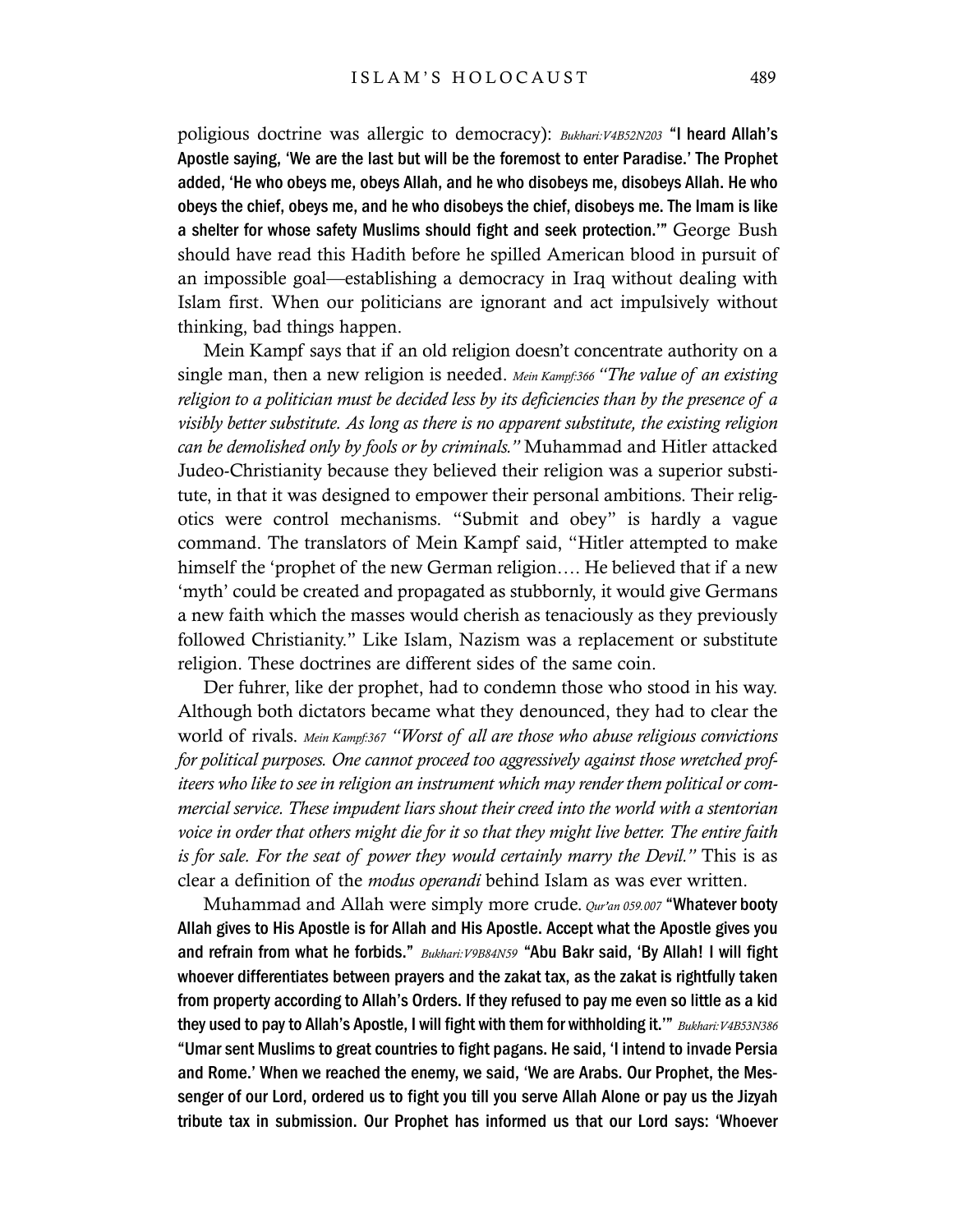amongst us is killed as a martyr shall go to Paradise to lead a luxurious life, and whoever survives shall become your master.'"

There are three reasons I believe this review of Mein Kampf is important. First, the religotics of Nazism and Islam are so similar, the world will gain a new appreciation of how poligious doctrines teach men to hate, seduce them to plunder, and compel them to murder. The veil of religiosity will be removed from Islam and with it, the unwarranted protection it is granted *visà-vis* its religious status.

Second, the consequence of the world's ignorance and tolerance of Mein Kampf was devastating. The synthesis of Nazism and modern technology stole millions of lives. Imagine what a similar doctrine would do with unlimited financial resources, nuclear, and biological weapons.

Third, Mein Kampf is an insightful book, albeit in a sinister way. It's like having the author's notes to the Qur'an. It's like having an unguarded conversation with Muhammad. Hitler gives us the methodology behind the madness.

Consider this insight: *Mein Kampf:379 "With the clever and persistent application of propaganda even heaven can be palmed off on a people as hell, and the other way around. The most wretched life can be presented as paradise."* In all of human history, no one was better at this than Allah's Messenger.

At their core, both Islam and Nazism were war manifestos. In their hearts, both Muhammad and Hitler were terrorists. Of the seventy-five raids chronicled in the Qur'an and Hadith during the first decade of the Islamic Era, only two were defensive. The Muslims lost one (Uhud) and barely escaped from the other (Trench). The Islamic terrorists quickly learned how to be offensive. Having studied them, der fuhrer agreed. *Mein Kampf:376 "The goal must be to achieve a superior fighting power…. Success lies only in the offensive." Mein Kampf:384 "What the German people owe the army may be summed up in a single word: everything…. The army taught personal courage [martyrdom] in a time when cowardice [peace] threatened to become a spreading disease, and when the willingness to sacrifice, to stand up for the general welfare, was looked upon as stupidity."* Much of this Hitler could have copied from the Medina surahs.

The translators of Mein Kampf protest: "Not to have foreseen what was to come was the tragic blunder of Woodrow Wilson—a blunder which was worse than any crime." I suppose these men would also view George Bush as a criminal, as he ignored even better tools from which to foresee the future. The Qur'an and Sunnah are no less coy.

Der fuhrer viewed the army as favorably as did his mentor. *Mein Kampf:386 "The army teaches young men obedience. The German army is the most powerful weapon in the service of freedom." Qur'an 061.004* "Surely Allah loves those who fight in His cause as an army in full formations as though they were a compact wall."

*Mein Kampf:234 "To condition the soldier for the terrors of war the enemy must be introduced as a barbarian."* Muhammad wanted to annihilate Jews so that they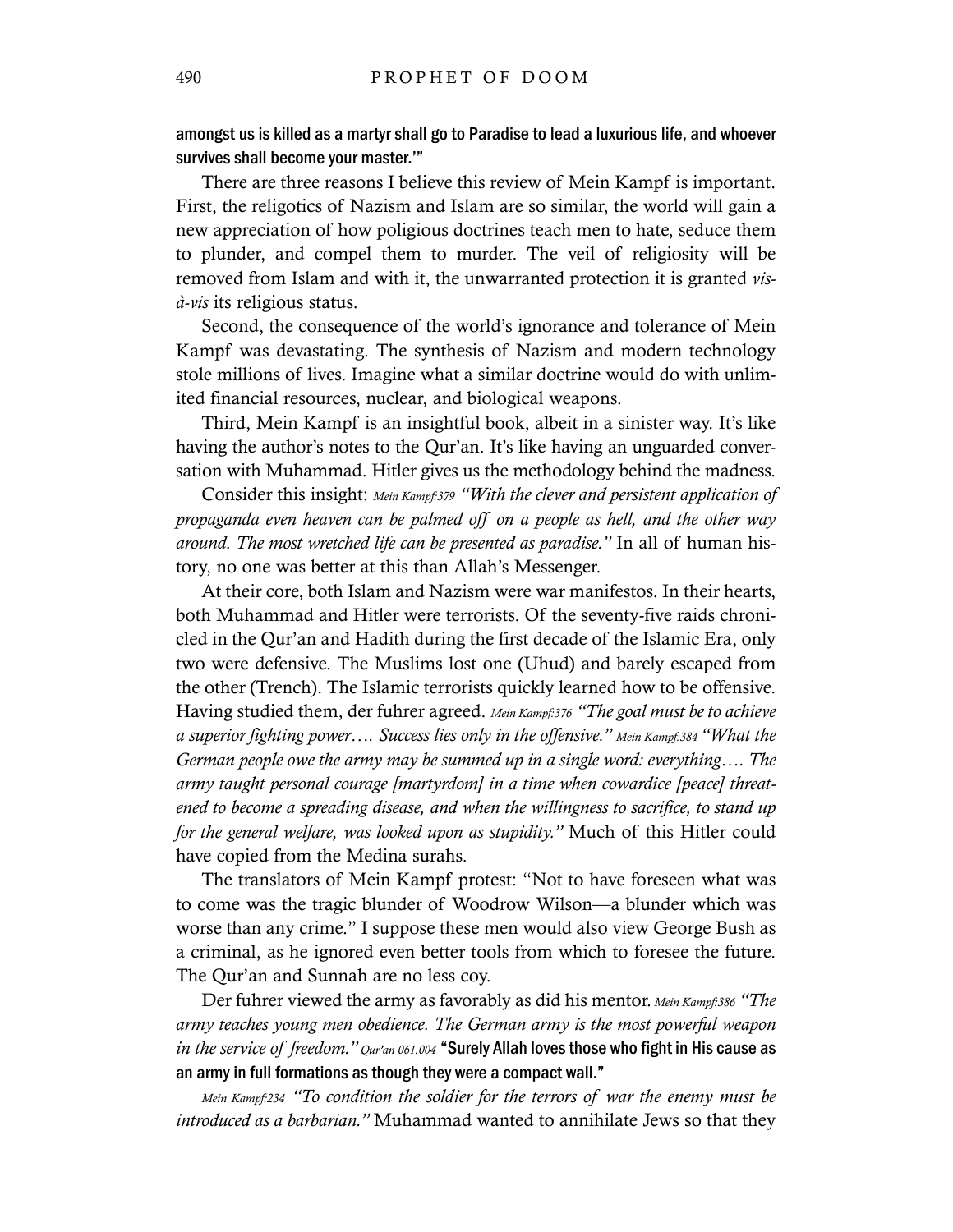wouldn't continue to expose him as a fraud. After all, they held the receipts. They knew where he had purchased his scripture. Hitler, likewise, had stolen the dogmas of National Socialism from the Jewish Marxists. If he killed them all, no one would ever know. It was his "final solution." *Mein Kampf:392 "Historical experience offers countless proofs of this. [We've heard this before.] It shows with terrible clarity that with any mixing of blood of the Aryan with lower races [Jews] the result is the destruction of culture…. It is nothing less than sinning against the will of the Eternal Creator. By trying to resist this logic of Nature [the dark spirit of Nazism], man becomes entangled in a fight against his own existence, an attack that will lead to his doom. So the stupid and impudent Jew objects along with the modern pacifist, by saying, 'Man conquers Nature!' Millions mechanically and thoughtlessly repeat this Jewish nonsense. They have no weapons at their disposal except this wretched idea."*

As if goose-stepping to the same drumbeat: *Qur'an 003.069* "The People of the Book wish to lead you astray yet they lead none astray but themselves." *Qur'an 003.118* "They desire your annihilation. Hate is on their tongues. And they hide disease in their hearts. Say, 'Die in your rage.' They are vexed but their cunning will do you no harm."

*Mein Kampf:422 "The Jewish religious doctrine is primarily a tool for preserving the purity of Jewish blood…and regulating intercourse." Mein Kampf:448 "The black-haired Jew boy, diabolic joy in his face, waits in ambush for the unsuspecting girl whom he defiles with his blood and thus robs her from her people."* Suggesting that a veil might protect women from defilement, Hitler says: *Mein Kampf:619 "If today physical beauty of the Aryan girl were not pushed into the background by our dandified fashion, the seduction of hundreds of thousand of girls by bow-legged, disgusting Jewish bastards would never be possible. It is in the interests of the nation that the most beautiful bodies find one another,"* and produce the Nazi Paradise. *Mein Kampf:406 "Without purity of blood, the Aryan looses the Paradise which he has created for himself." Mein Kampf:413 "The Jews are neither a race nor a people… They are an example of a purely parasitic product of decay."*

*Mein Kampf:450 "The most terrible example of the Jew's desire to become a tyrant, to enslave others, and for permanent subjugation is offered by Russia where Jews killed or starved thirty million people with a truly diabolic ferocity and inhuman torture. Now Jewish scribblers and robbers rule over a great people. Jews are vampires who must die sooner or later."* While Lenin was a Jew, as was Marx, the other founders of Communism, Engels and Hegel, were Aryan. Further, Lenin was a piker when it came to killing Russians. Hitler slaughtered 10 million and Stalin, 20.

Hitler's "god" loved killing Jews as much as Muhammad's did. *Mein Kampf:452 "Peoples who bastardize themselves, or permit themselves to be bastardized, sin against the will of eternal Providence, and their ruin by the hand of a stronger nation is consequently not an injustice, but only the restoration of right. Nature proclaims that they have no right to complain about the loss of their worldly existence." Mein Kampf:454 "Determined to fight to the extreme with the poison of Marxist ideas, the Jew and his star of David rose higher as our people's will to live vanished…. Just when resistance*